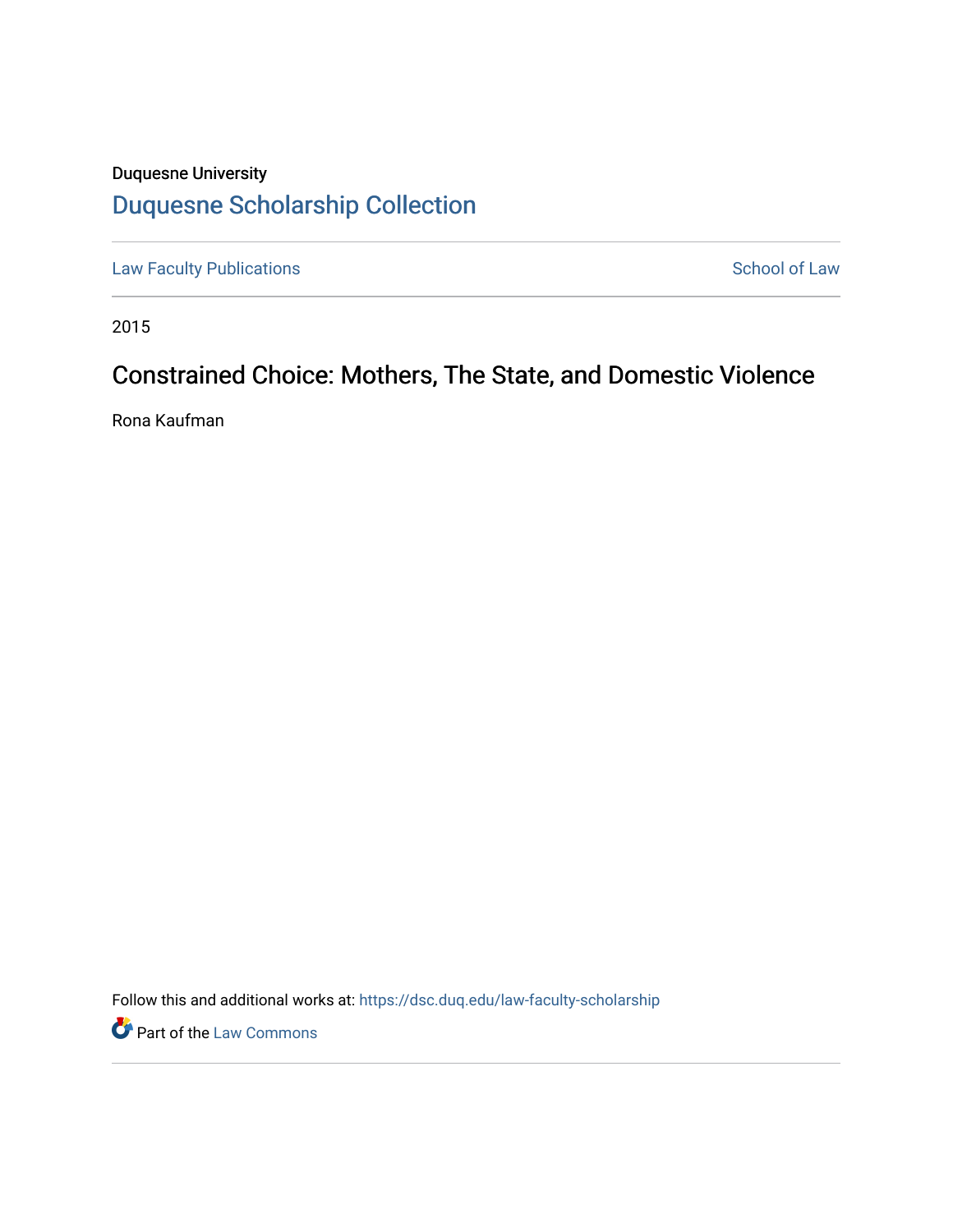# **CONSTRAINED CHOICE: MOTHERS, THE STATE, AND DOMESTIC VIOLENCE**

## *by* RONA KAUFMAN KITCHEN'

## **INTRODUCTION**

Seeking to keep her children and herself safe, Jessica Lenahan leaves her abusive husband and acquires a protective order prohibiting him from approaching her or their children. Her ex-husband violates the order and murders their three daughters.<sup>1</sup>

Jill Burella, the wife of a police officer informs the department of her husband's violent abuse. She acquires multiple protective orders and calls for police assistance on many occasions. The department is well aware of the abuse and danger she faces. The officer husband violates the protective order, arrives at the family home, shoots his wife in the chest, and commits suicide. 2

Rachel S., mother of two sets of twins ages two and three, reports her husband's violent abuse against herself and her children to the police. Thereafter, a neglect petition is filed against both mother and father, the children are removed from both parents, and, ultimately, parental rights of both mother and father are terminated.<sup>3</sup>

After a long history of abuse, including sexual assault, mother of two, Yelena R., flees with her children. In response, the court grants sole legal and physical custody of the children to her abusive ex-husband.4

Rahsa P.'s abusive husband beats her in front of their four-year old son when she is 8 months pregnant. During the beating, which caused a miscarriage, the father injures the four-year old for trying to protect his mother. While the mother is hospitalized for her injuries, the father leaves the child home alone. County Protective Services removes the child from the home. Despite a no-contact order, Rasha complies with Father's request and has their son send his father drawings

<sup>\*</sup> Assistant Professor of Law, Duquesne University School of Law. I am thankful for the opportunity to present earlier versions of this article at Duquesne University School of Law's 20th Anniversary Celebration of the Violence Against Women Act, and the Temple Political & Civil Rights Law Review's Violence Against Women Act Symposium. I also wish to express my gratitude to Alexandra Bott for her research assistance, Bridget Praskovich for her editing suggestions, and the staff of the Temple Political & Civil Rights Law Review for their hard work. Writing about family violence makes me especially appreciative of the men in my life. My father and husband would never hurt anyone they love. It also reminds me of my profound responsibility as the mother of sons, Joseph and Benjamin, to instill in them a respect for women and children and an understanding that love never means violence.

I. Town of Castle Rock, Colo. v. Gonzales, 545 U.S. 748, 753-54 (2005).

<sup>2.</sup> Burella v. City of Philadelphia, 501 F.3d 134, 136 (3d Cir. 2007).

<sup>3.</sup> In rc Autumn F., No. K09CP09011835A, 2013 WL 2132091, at \*I (Conn. Super. Ct. 2013).

<sup>4.</sup> Yelena R. v. George R., 326 P.3d 989,992 (Alaska 2014).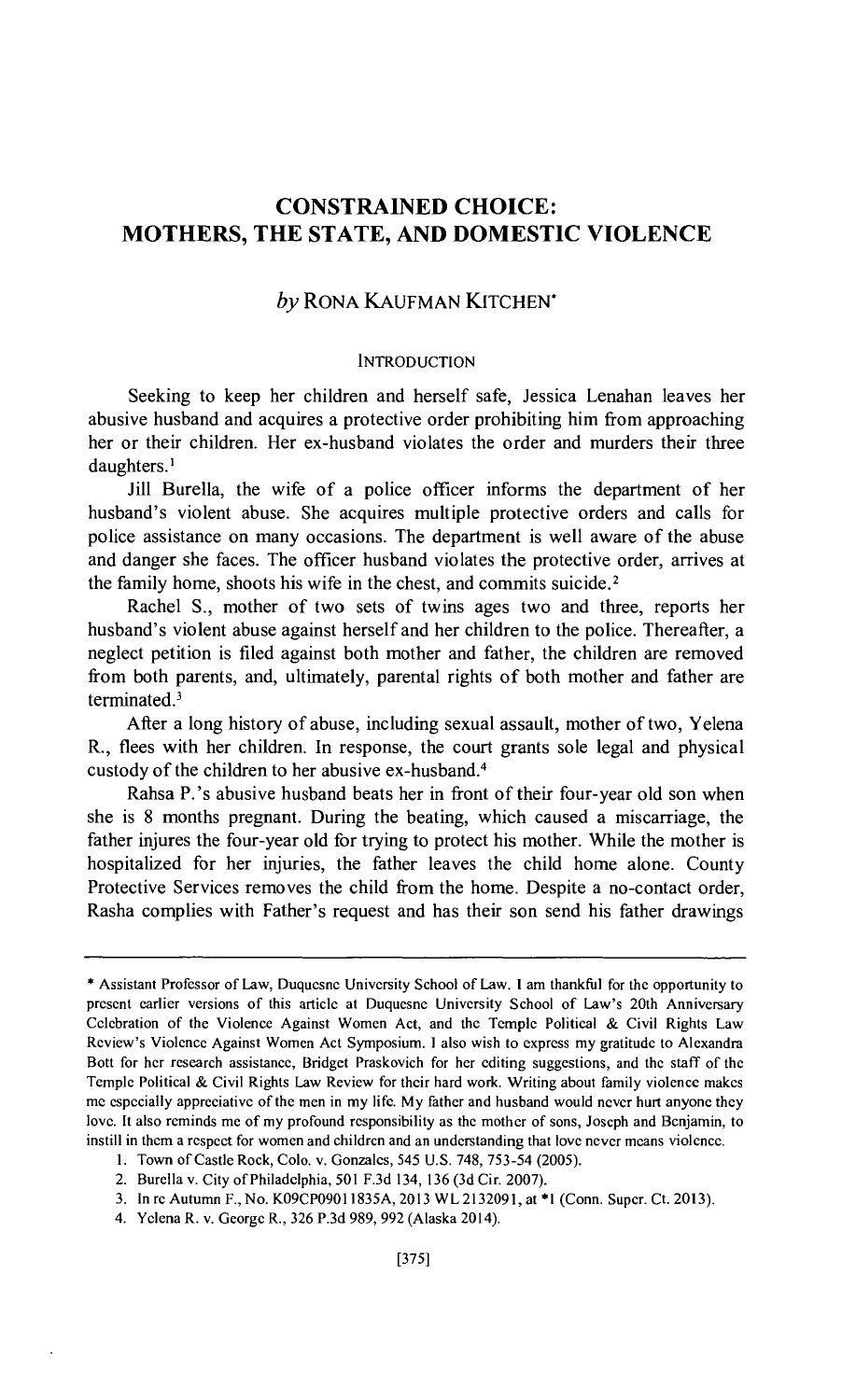and speak with him on the phone. Consequently, the state terminates the mother's parental rights.<sup>5</sup>

As these cases illustrate, the legal response system for private family violence is broken. Under the current regime, mothers with violent partners have great difficulty escaping their abusers and attaining safety for themselves and their children. When, like Jessica Lenahan, Jill Burella, and Rachel S., they take statesanctioned action by reporting the abuse their safety is not guaranteed. Abusers often violate protective orders and victims are left with little recourse. When mothers, like Yelena R. and Rasha P., take unsanctioned action, such as fleeing with their children or staying in an abusive relationship, they risk losing custody of their children to their abuser or the state.

In part, battered mothers have difficulty attaining safety because the legal response to domestic violence is guided by myths about how safety can be attained. The foundational myth that a victim of abuse has the power, on her own, to attain safety appears to ground domestic violence law. The derivative myth that a victim can attain safety by leaving an abusive relationship is particularly prevalent. Consistent with these myths, the state provides support to victims who seek to exit abusive relationships. This support is largely unhelpful to mothers however, because it ignores the realities of their lives and relationships. Adherence to these myths has contributed to the development of a legal regime that puts all responsibility for attaining safety on the victim while simultaneously constraining her choices by forcing her to respond to abuse in specific state-sanctioned manners.

Therefore, mothers who are victims of abuse face an inhospitable legal regime in their quest for safety. The resulting problem is twofold. Where mothers take action consistent with their own judgment,<sup>6</sup> but *not* sanctioned by the state, they risk punishment in the form of loss of child custody or criminal prosecution.<sup>7</sup> On the other hand, if they respond to abuse in a state-sanctioned manner, they are often unable to attain lasting safety. This reality is a direct result of the law's misguided reliance on myths and its failure to defer to maternal judgment.

In addition to the practical problems mothers face as a result of the legal response to domestic violence, there are theoretical concerns as well. Domestic violence laws and policies constrain maternal choice<sup>8</sup> by failing to provide mothers

<sup>5.</sup> In rc T.B-W, No. 27544,2015 WL 1227823, at \*I, 2 (Ohio Ct. App. Mar. 18, 2015).

<sup>6.</sup> *See* Margaret E. Johnson, *Changing Course in the Anti-Domestic Violence Legal Movement: From Safety to Security,* 60 VILL. L. REV. 145, 152 (2015) ("[R]cscarch shows women arc best able to predict their own risk .... [Ncvertheless,] the state and institutions construct a 'haven' based on their view of the problem, thereby prioritizing their ideas of how best to save women from the violence, while not prioritizing women's own perception of what is 'safe' for themselves today, tomorrow, and in the future.").

<sup>7.</sup> *See* V. Pualani Enos, *Prosecuting Haltered Mothers: State Laws' Failure to Protect Haltered Women and Abused Children,* 19 HARV. WOMEN'S L.J. 229 (1996) (arguing that courts should abandon a strict liability test for finding mothers culpable for violence against their children and instead should adopt an objective test that will hold mother-abusers responsible, but will release mother-victims from liability).

<sup>8.</sup> *See* Elaine Chiu, *Confronting the Agency in Haltered Mothers,* 74 S. CAL. L. REV. 1223, 1229- 40 (2001) (exploring how policies and Jaws deal differently with the choices of battered women); Ruth Jones, *Guardianship for Coercively Controlled Battered Women: Breaking the Control of the Abuser*, 88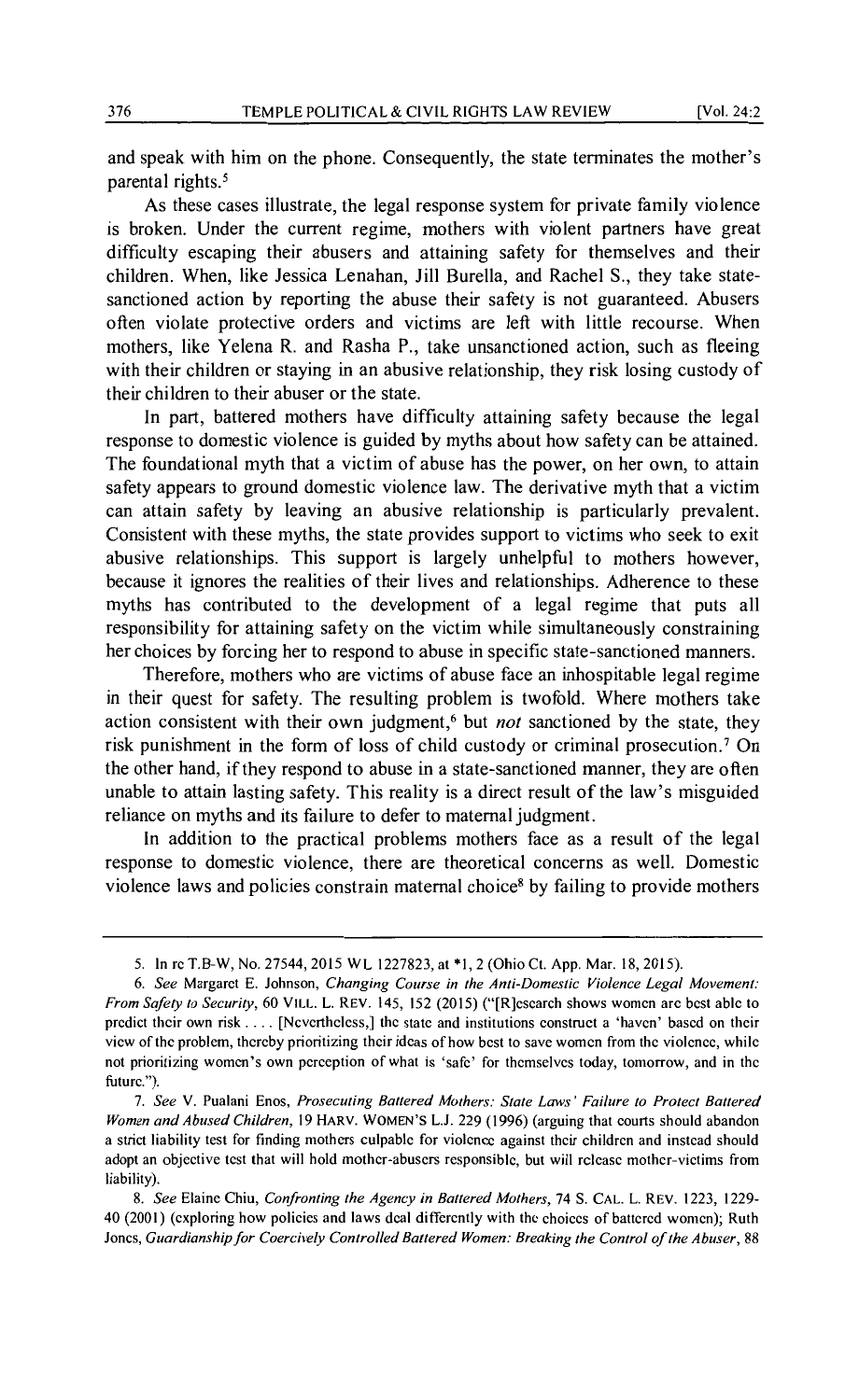with broader support to escape abusive relationships and attain safety.<sup>9</sup> Rather than being guided by maternal judgment for how best to attain safety,<sup>10</sup> the legal response to domestic violence is based on the myth that mothers can attain safety by simply reporting the abuse and leaving the relationship. 11 It is a myth that victims of domestic violence have the power, on their own, to become safe. Nevertheless, it remains staunchly adhered to by legal actors. The reality is that no matter what a mother does to keep herself and her children safe, without broader state support, her actions are often in vain. In addition to encouraging mothers to take action that is unlikely to increase their safety, reliance on these myths justifies punishing mothers who stay in abusive relationships.

The purpose of this Article is to critique the state-based response to domestic violence for its role in constraining maternal choice. I look to statutory initiatives as well as judicial decisions and provide a description of the landscape for mothers who are the victims of domestic violence. Several questions guide this inquiry. What legal options are available to mothers when they seek to escape a violent relationship? How does the state support mothers when they use available legal tools to facilitate their escape? How can mothers keep their children safe from a violent father? What recourse is available to them when they remain threatened even after utilizing the existing legal machinery? How do mothers fare when they take unsanctioned action to attain safety? And, how does the state response to domestic violence support maternal decision making?

In this Article, I demonstrate that the legal response to domestic violence fails mothers and argue that it should be reformed to provide support for a broader range of maternal decisions. Under the current legal regime, mothers are likely to face violence or punishment regardless of the course of action they choose. When a mother follows the legal rules, her safety and the safety of her children often remain threatened. When a mother acts consistent with her own judgment, but outside of state-sanctioned conduct, she faces retribution by the state. I argue that the solution to this problem lies in rejection of the myths that have guided the

10. *See generally* Rona Kaufman Kitchen, *Holistic Pregnancy: Rejecting the Theory of the Adversarial Mother,* 26 HASTINGS WOMEN'S L.J. 207 (2015) (discussing State intervention in pregnancy and the law's failure to defer to maternal judgment and decision making).

GEO. L.J. 605, 609 (2000) ("[W]hen a battered woman is so controlled that she has lost her autonomy, ... resources [such as restraining orders, shelters, and support groups] are not genuine options.").

<sup>9.</sup> *See* Deborah Epstein et al., *Transforming Aggressive Prosecution Policies: Prioritizing Victims' Long-Term Safety in the Prosecution of Domestic Violence Cases,* II AM. U.J. GENDER SOC. POL'Y & L. 465, 472 (2003) ("Victims of intimate partner violence usc a wide variety of strategies to stop or escape from the violence, ranging from attempts to reason with an abuser to fighting back, calling police, seeking help from a shelter, or cooperating with a criminal prosecution. Battered women's strategies-including their actions and wishes with respect to the criminal justice system-arc likely to shift over time as other factors in their life situation change.").

II. *See* Carolyn B. Ramsey, *The Exit Myth: Family Law, Gender Roles, and Changing Attitudes Toward Female Victims of Domestic Violence,* 20 MICH. J. GENDER & L. I, 28 (2013) ("The real and perceived changes in women's economic independence and ability to obtain a divorce ... [combined with] the popularization of psychological theories linking intimate-partner abuse to female masochism ... contributed to a new era of assigning blame to victims both for the domestic violence they suffered and for failing to separate from their abusers.").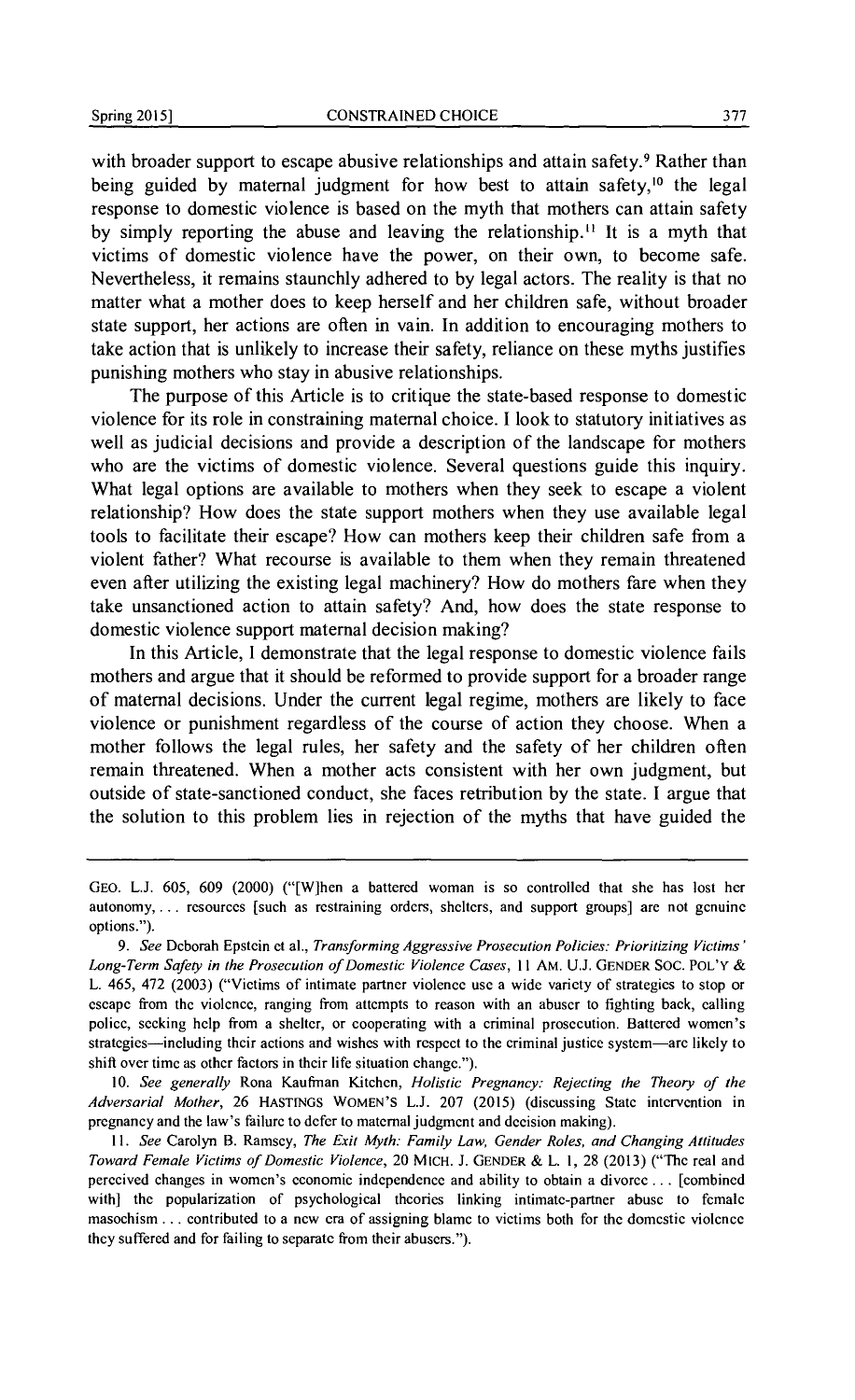state's response to domestic violence and the development of a legal framework that would, instead, provide support for a wider range of maternal choice and conduct.

This Article proceeds in two parts with a conclusion. In Part I, I provide a brief history of domestic violence and the state's efforts to combat it. In Part II, I describe the legal labyrinth abused mothers face, showing that regardless of their actions, mothers are unable to guarantee their safety and the safety of their children.

### I. HISTORY

Domestic violence, generally, is defined in the dictionary as "the inflicting of physical injury by one family or household member on another."<sup>12</sup> More specifically, the Department of Justice defines domestic violence as "a pattern of abusive behavior in any relationship that is used by one partner to gain or maintain power and control over another intimate partner."13 Domestic violence takes many forms and may include physical, sexual, emotional, economic, or psychological actions or threats of actions that influence another person.<sup>14</sup> This includes "behaviors that intimidate, manipulate, humiliate, isolate, frighten, terrorize, coerce, threaten, blame, hurt, injure, or wound someone."<sup>15</sup>

In the late 1970s and early 1980s when the battered women movement began to gain momentum, public officials openly declared that the federal government played no role in domestic violence issues, 16 describing the issue of battling domestic violence as a "private family matter."17 Members of Congress viewed federal intervention in domestic violence disputes as an interference and as "antifamily."<sup>18</sup> Indeed, society accepted these views and often saw the victim's behavior as a reason the abuse was warranted. 19 Due to these views, many violent

15. *ld.* 

<sup>12.</sup> *Domestic Violence,* MERRIAM-WEBSTER DICTIONARY, http://www.mcrriamwcbstcr.com/dictionary/domcstic%20violcncc (last visited Mar. 17, 2015).

<sup>13.</sup> *Domestic Violence,* U.S. DEP'T OF JUSTICE, http://www.justicc.gov/ovw/domestic-violcnce#dv (last updated July 23, 2014).

<sup>14.</sup> *!d.* 

<sup>16.</sup> OFFICE OF THE VICE PRESIDENT, THE WHITE HOUSE, I IS 2 MANY: TWENTY YEARS FIGHTING VIOLENCE AGAINST WOMEN AND GIRLS 5 (2014), *available at*  http://www.whitehousc.gov/sitcs/default/files/2014\_ vawa\_report.pdf; *see also* Reva B. Siegel, *"The Rule of Love": Wife Beating as Prerogative and Privacy,* 105 YALE L.J. 2117, 2171 (1996) (stating that during the 1960s, police officers were directed to treat domestic violence disputes as personal matters that did not require direct police action). As it gained momentum, the battered women's movement began to contest the appropriation of women's bodies, challenged previous conceptions of male supremacy, and promoted women's right to bodily integrity and autonomy. G. Kristian Miccio, *A House Divided: Mandatory Arrest, Domestic Violence, and the Conservatization of the Battered Women 's Movement,* 42 Hous. L. REV. 237,248-50 (2005).

<sup>17.</sup> OFFICE OF THE VICE PRESIDENT, *supra* note 16, at 5.

<sup>18.</sup> *!d.* 

<sup>19.</sup> *See* Amy M. Zclccr, *Battling Domestic Violence: Replacing Mandatory Arrest Laws with a Trifecta of Preferential Arrest, Officer Education, and Batterer Treatment,* 51 AM. CRIM. L. REV. 541, 544 (2014) (explaining a study conducted during the early 1970s revealed that men arrested for domestic violence were given lenient treatment, which was attributed to the "court's belief that the men were merely 'responding to marital stress' or to their wives' incendiary conduct. Women were 'agents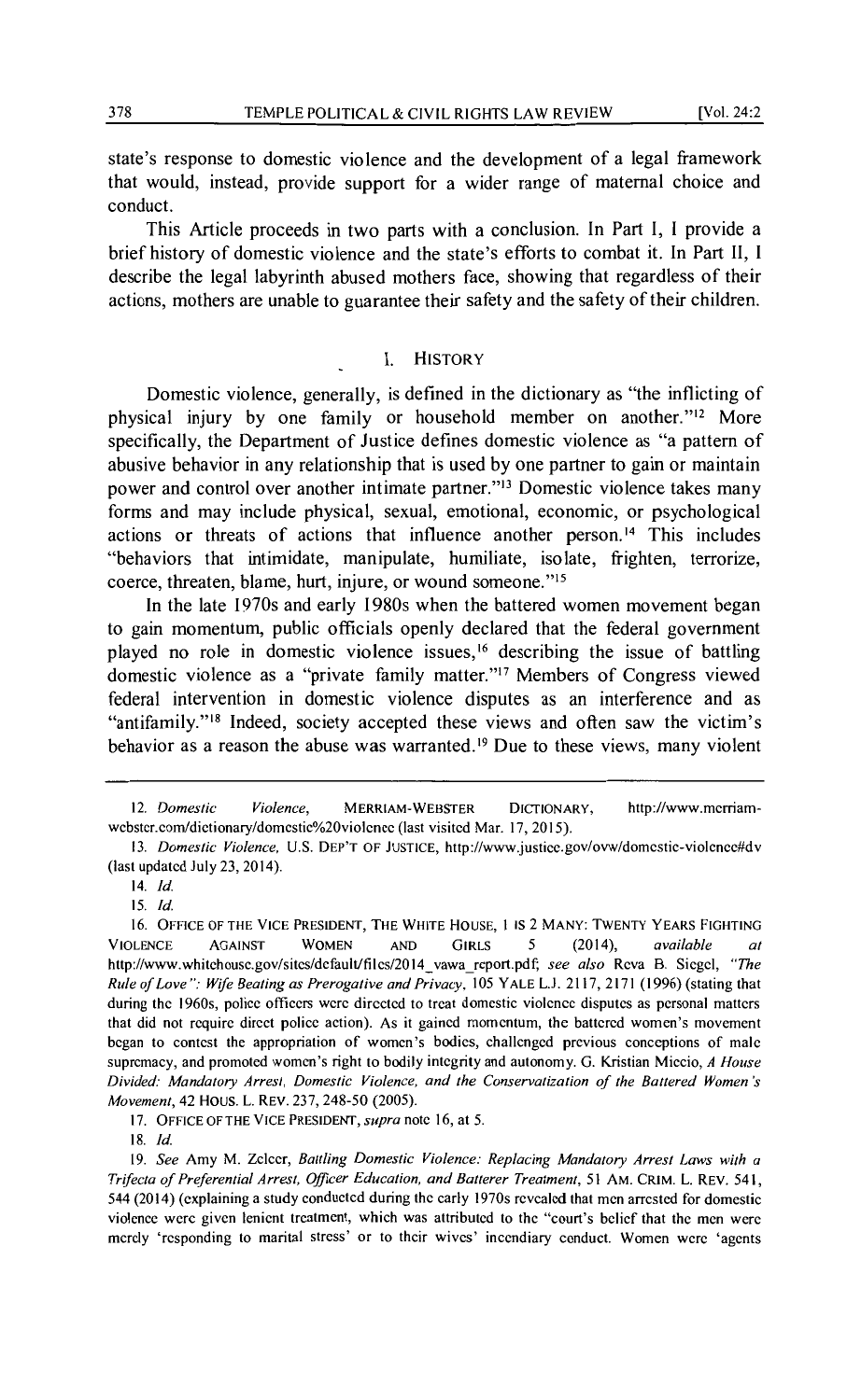situations were acknowledged, but ignored.<sup>20</sup>

In 1990, then-Senator Joe Biden brought the Violence Against Women Act to fruition.<sup>21</sup> He explained that there were three main goals of the bill: "to make streets safer for women; to make homes safer for women; and to protect women's civil rights. "22 As a result of recognizing the extent of violence faced by women and the specific impacts on interstate commerce due to that violence, Congress enacted the Violence Against Women Act ("VAWA").<sup>23</sup> On September 13, 1994 President Clinton signed VAWA into law.<sup>24</sup> At the time, law enforcement had a rather weak protocol in place for dealing with domestic violence issues. Police would often deal with domestic violence calls by walking the abuser around the block to let him cool down.<sup>25</sup> Usually, no further state action was taken.<sup>26</sup> Police were not properly trained to handle domestic violence cases. As a result, police often doubted the victim, and criticized her response to her partner's actions. $27$ 

VAWA was an important step toward enhancing the safety of domestic violence victims, including mothers and their children, through improved law enforcement responses and state-based processes. In enacting VAWA, Congress responded to increased awareness of violence against women.<sup>28</sup> Awareness concerning the prevalence of violence against women continued to grow and in 1991 the United States District Court for the Southern District of New York noted in *Ericson v. Syracuse University*<sup>29</sup> that gender-motivated violence was the leading cause of injuries to women ages fifteen to forty-four, more common than automobile accidents, muggings, and cancer deaths combined.<sup>30</sup> Furthermore, the

21. */d.* at 10.

22. *!d.* (citation omitted).

23. Darold W. Kilmer & Mari Newman, *VAWA: A Civil Rights Tool for Victims of Gender-Motivated Violence,* COLO. LAW., Sept. 1999, at 77.

24. Lyn Rosenthal, *18th Anniversary of the Violence Against Women Act,* THE WHITE HOUSE I IS 2 MANY BLOG (Sept. 17, 2012, 2:18 PM), https://www.whitehouse.gov/blog/2012/09/17/18thanniversary-violence-against-women-act.

25. OFFICE OF THE VICE PRESIDENT, *supra* note 16, at 32.

26. */d.* 

28. *See, e.g.,* LISA N. SACCO, CONG. RESEARCH SERV., R42499, THE VIOLENCE AGAINST WOMEN ACT: OVERVIEW, LEGISLATION, AND FEDERAL FUNDING I (2014) ("Congressional passage of YAWA was ultimately spurred on by decades of growing unease over the rising violent crime rate and a focus on women as crime victims.").

29. 45 F. Supp. 2d 344 (S.D.N.Y. 1999).

30. Ericson v. Syracuse Univ., 45 F. Supp. 2d 344, 345 (S.D.N.Y. 1999) (quoting S. Rep. No. 103- 138, at 38 (1993)).

provocateurs' in their own thrashings." (citing Miccio, *supra* note 16, at 255)).

<sup>20.</sup> *!d.* at 5, 5 n.3 (citing ELIZABETH PLECK, DOMESTIC TYRANNY: THE MAKING OF AMERICAN SOCIAL POLICY AGAINST FAMILY VIOLENCE FROM COLONIAL TIMES TO THE PRESENT 185 (2004) ("Rape and wife beating were often compared; each was a taboo subject, rarely discussed in public, except as a joking matter.")); Michelle J. Anderson, *Diminishing The Legal Impact of Negative Social Attitudes Toward Acquaintance Rape Victims,* 13 NEWCRIM. L. REV. 644,658 (2010)).

<sup>27.</sup> *See, e.g.,* Charlotte Libov, *Domestic Violence Focus of Training,* N.Y. TIMES (Oct. 27, 1985), http://www.nytimes.com/1985/l 0/27/nyregion/domcstic-violence-focus-of-training.html (discussing the enactment of a Connecticut law requiring domestic violence training for all police officers in response to the case of Tracey Thurman, who successfully sued her local police force for negligently handling her domestic violence complaints).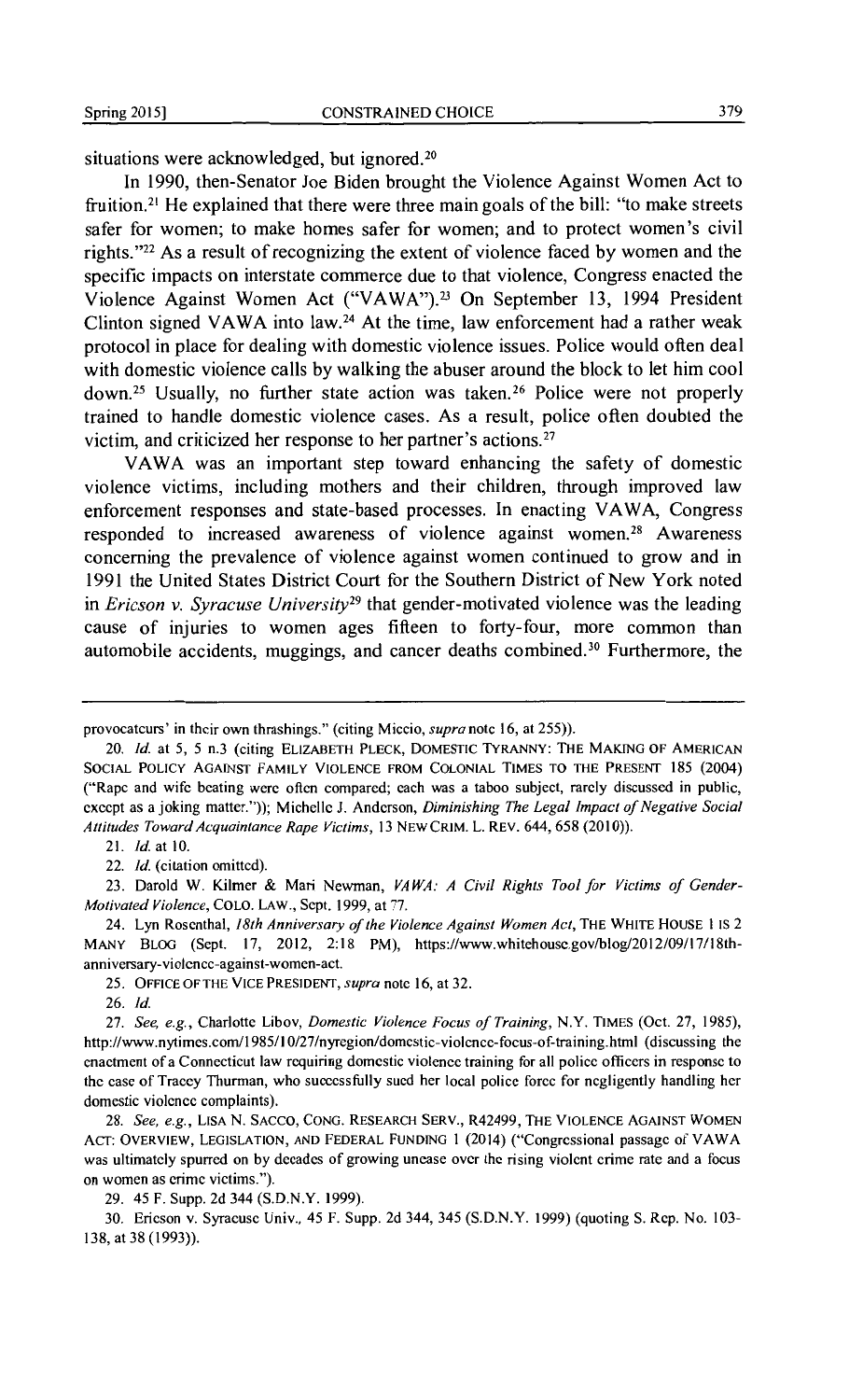court explained that as many as four million women a year were the victims of domestic violence and three out of four women were predicted to be the victim of a violent crime sometime during their life. <sup>31</sup>

Today, VAWA is situated at the center of much of the governmental response to domestic violence. VAWA provides grants to law enforcement to develop and implement better programs to prevent and respond to domestic violence.<sup>32</sup> It encourages states to adopt pro-arrest policies to better deal with domestic violence. 33 Along with training officers and professionals to handle the unique dynamics that come along with domestic violence cases, cities now have investigators and prosecutors who have specialized skills in order to competently handle domestic and sexual abuse cases that were previously overlooked.<sup>34</sup> Beneficial changes within law enforcement in relation to domestic violence cases include the "vertical" model of prosecution, in which the same investigators and prosecutors handle a given case from beginning to end, so that survivors of abuse are not passed through multiple sets of officers and lawyers. 35 Some offices have created "rapid response models" whereby a "survivor's safety is immediately assessed and addressed, a charging decision quickly made, and the case put on an accelerated docket."36 Additionally, some police departments and prosecutor's offices have taken on domestic violence or sexual assault advocates as part of their teams, so that victims have a reliable source to confide in throughout the ordeal. 37

Other states have enacted individual programs that supplement VAWA with the assistance of federal grants. One example is the STOP (Services, Training, Officers, and Prosecutors) VAWA Formula Grant Program.<sup>38</sup> The purpose of providing this grant is to support and encourage the "development and strengthening of effective law enforcement and prosecution strategies to address violent crimes against women and the development and strengthening of victim services in cases involving violent crimes against women."<sup>39</sup> State agencies, units of general local governments, Indian tribal governments, public or private nonprofit

<sup>31.</sup> */d.* 

<sup>32. 42</sup> U.S.C. §§ 3796gg(b)(I), (3) (2013) (providing grants for "training law enforcement officers ... and prosecutors to more effectively identify and respond to violent crimes against women, including the crimes of sexual assault, domestic violence, [and] dating violence" and for "developing and implementing more effective police, court, and prosecution policies, protocols, orders, and services specifically devoted to preventing, identifying, and responding to violent crimes against women").

<sup>33.</sup> */d.* §§ 3796gg(a)-(b)(l) ("The purpose of this subchapter is to encourage States, Indian tribal governments, State and local courts (including juvenile courts), tribal courts, and units of local government to treat domestic violence, dating violence, sexual assault, and stalking as serious violations of criminal law .... [G]rants [may be made available] ... [t]o implement proarrest programs and policies in police departments, including policies for protection order violations and enforcement of protection orders across State and tribal lines.").

<sup>34.</sup> OFFICE OF THE VICE PRESIDENT, *supra* note 16, at 32.

<sup>35.</sup> *!d.* 

<sup>36.</sup> */d.* 

<sup>37.</sup> *!d.* 

<sup>38.</sup> *STOP Violence Against Women Act Grant,* Mo. DEP'T OF PUB. SAFETY, http://www.dps.mo.gov/dir/programs/cvsu/stopvawa.php [hereinafter *STOP Violence]* (last visited Apr. 3, 2015).

<sup>39.</sup> */d.*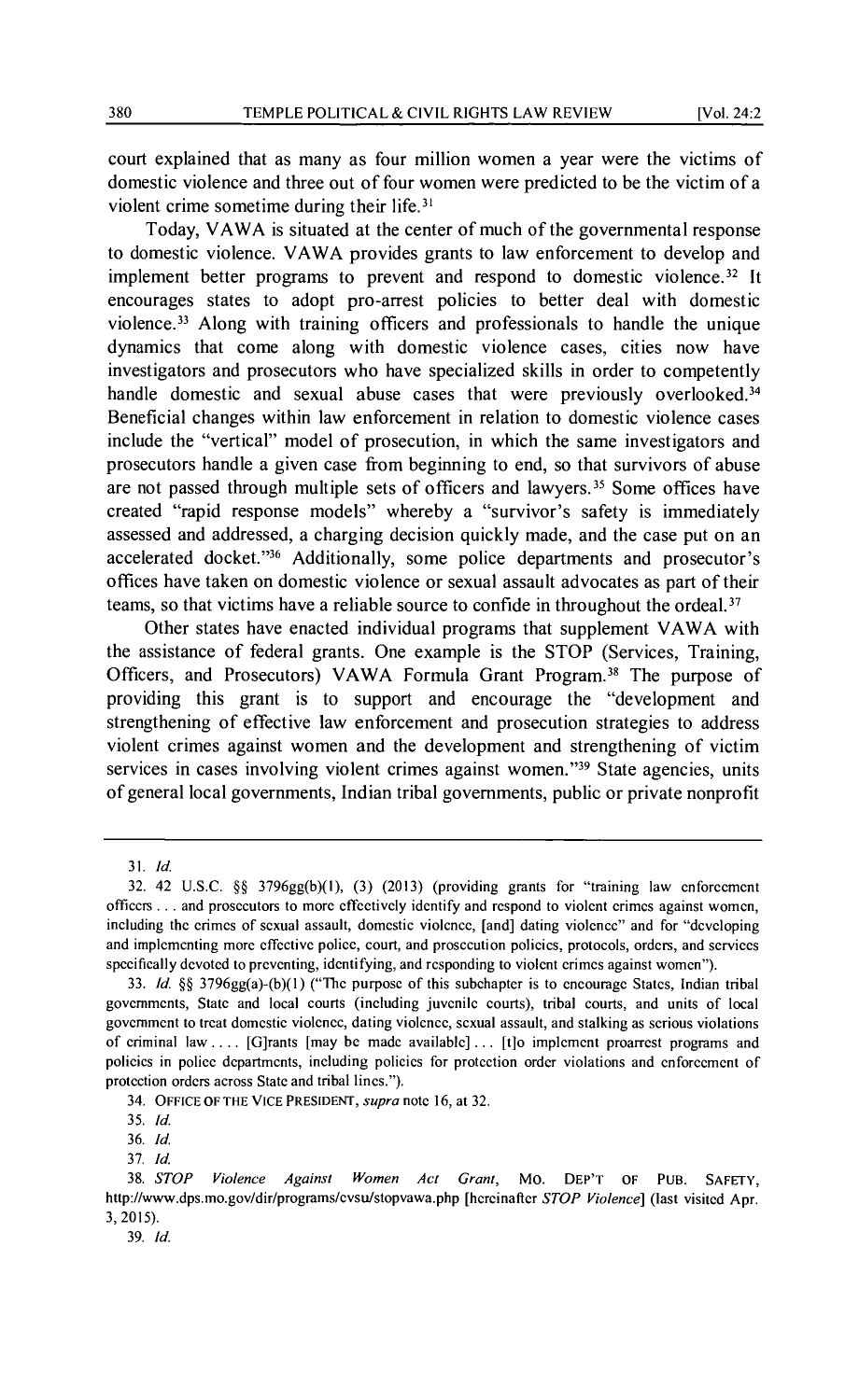organizations (including faith-based organizations), and non-governmental or tribal victim services programs are all eligible to apply for funding. 40 The funds provided by the Office on Violence Against Women are allocated as follows: 25% for prosecution, 25% for law enforcement, 5% for the courts, 15% for discretionary matters, and 30% for victim services, at least 10% of which must be allocated for community-based culturally specific victim services.<sup>41</sup> Some of the focus areas of the STOP Program include training law enforcement officers, judges, other court personnel, and prosecutors to more effectively prevent, identify, and respond to violent crimes against women, including the crimes of domestic violence, dating violence, sexual assault and stalking. <sup>42</sup>

In addition to using federal funding to improve programs that help combat domestic violence, states have enacted various laws to help protect those who fall victim to domestic violence and abuse. Twenty-one states currently have mandatory arrest laws.43 Mandatory arrest laws provide that an officer is required to arrest an alleged abuser if there is probable cause to believe domestic violence has been committed, despite the wishes of the victim.<sup>44</sup> A number of states have proarrest laws that favor arresting an alleged abuser, but do not require it.<sup>45</sup> The remaining states leave the decision of whether to arrest an abuser up to the discretion of the officer handling the domestic violence case.<sup>46</sup>

Since VA WA's passage, awareness about domestic violence has risen among governmental actors. No one can doubt that the public response to domestic violence has improved significantly. Government initiatives are aimed at reducing the rate of family violence and improving law enforcement responses when it does occur.47 Among state actors, there now seems to be virtually universal recognition

43. *See* AM. BAR ASS'N COMM'N ON DOMESTIC VIOLENCE, DOMESTIC VIOLENCE ARREST POLICIES (2014) [hereinafter ABA COMM'N], *available at*  http://www .american bar. org/ contcnt/darn/aba/ administrati vcldomestic \_viol cnec I /Resourccs/statutorysu mmarycharts/2014%20Domestic%20Violcncc%20Arrest%20Policy%20Chart.authcheckdam.pdf (providing arrest policy details for U.S. states and territories).

44. *See. e.g.,* CONN GEN. STAT.§ 46b-38b(a) (2014) ("Whenever a peace officer determines upon speedy information that a family violence crime has been committed within such officer's jurisdiction, such officer shall arrest the person or persons suspected of its commission and charge such person or persons with the appropriate crime."); Leigh Goodmark, *Law Is the Answer? Do We Know That for*  Sure?: Questioning the Efficacy of Legal Interventions for Battered Women, 23 ST. LOUIS U. PUB. L. REV. 7, 15, 31 (2004) (asserting that the adoption of mandatory arrest policies wrongfully deprives battered women the choice of deciding whether or not to have her abuser arrested and prosecuted).

45. ABA COMM'N, *supra* note 43; Donna M. Welch, *Mandatory Arrest of Domestic Abusers: Panacea or Perpetuation of the Problem of Abuse?,* 43 DEPAUL L. REV. 1133, 1150 (1994) (stating that pro-arrest laws recommend that arrests be made in certain instances of domestic violence, but reserve police discretion in determining whether a particular case fits within those circumstances).

46. ABA COMM'N, *supra* note 43.

47. *See, e.g.,* Press Release, The White House, Vice President Biden and Attorney General Holder Announce Grants to Help Reduce Domestic Violence Homicides (Mar. 13, 2013), *available at*  https://www.whitchouse.gov/thc-prcss-officc/2013/03/13/vice-prcsidcnt-biden-and-attorncy-gcncralholdcr-announcc-grants-help-re.

<sup>40.</sup> */d.* 

<sup>41.</sup> *Grant Programs.* OFFICE ON VIOLENCE AGAINST WOMEN, U.S. DEP'T OF JUSTICE, http://www.justicc.gov/ovw/grant-programs#svaw (last visited Mar. 19, 2015).

<sup>42.</sup> *STOP Violence, supra* note 38.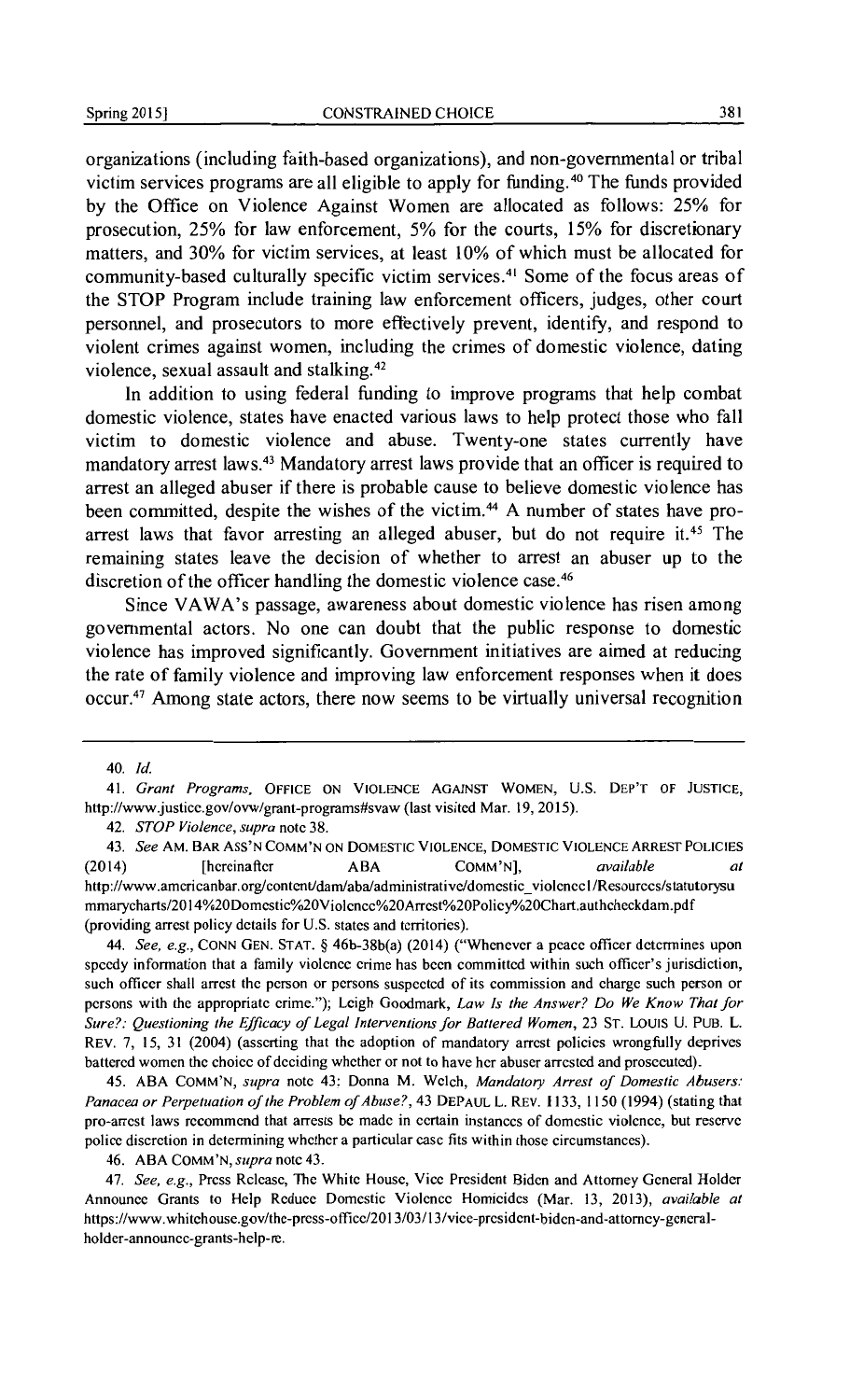that domestic violence is intolerable. <sup>48</sup>

Nevertheless, domestic violence remains prevalent. In the post-VAWA United States, more than forty-two million women are victimized by intimate partner violence sometime in their lives. 49 Approximately seven million women experience intimate partner violence in a given year.<sup>50</sup> In the last decade alone, almost twelve thousand women were murdered by their current or former male partner.<sup>51</sup> Federal Bureau of Investigation figures show that between 2001 and 2012, more American lives were lost to domestic violence than to terrorism, the war in Iraq, and the war in Afghanistan combined.<sup>52</sup> In 2013, in Pennsylvania alone, domestic violence claimed the lives of 107 victims. 53

Although government action to address domestic violence has improved, domestic violence persists. In addition to continuing to implement measures that will prevent domestic violence, it is also· important to revisit and reevaluate the progress that has been made. Legislative and judicial responses to domestic violence must be reexamined to ensure that they provide victims with consistent and effective relief.

#### II. THE LEGAL LABYRINTH

Despite their prevalence, when acts of domestic violence become public, society responds with outrage and disbelief. Historically, victims garnered more public sympathy than they do today. 5 4 As social norms evolved and women came to be viewed as equal participants in society, much of the sympathy that was once felt toward victims dissipated. 55 Today, the public's response to domestic violence includes both concern and frustration. Generally, the public calls upon victims to take protective action.<sup>56</sup> Victims are generally urged to report the abuse<sup>57</sup> and leave

55. */d.* at 28-32.

<sup>48.</sup> *See id.* (citing municipalities across a number of states that will undertake initiatives to combat domestic violence homicides).

<sup>49.</sup> *See, e.g.,* NAT'L CTR. FOR INJURY PREVENTION AND CONTROL OF THE CTRS. FOR DISEASE CONTROL AND PREVENTION, THE NAT'L INTIMATE PARTNER AND SEXUAL VIOLENCE SURVEY 2010 SUMMARY REPORT 39 (2011), *available at*  http://www.cdc.gov/violenceprevention/pdf/nisvs report2010-a.pdf (stating that women of color arc more likely to experience intimate partner violence than white women).

<sup>50.</sup> *!d.* 

<sup>51.</sup> Alanna Vagianos, *30 Shocking Domestic Violence Statistics 7hat Remind Us It's an Epidemic,*  HUFF. POST (Oct. 23, 2014, 9:25AM), http://www.huffingtonpost.com/2014/10/23/domcstic-violencestatistics n 5959776.html.

<sup>52.</sup> Mansur Gidfar, *Don't Believe in the War on Women?,* UPWORTHY, http://www.upworthy.com/dont-bclieve-in-the-war-on-women-would-a-body-count-change-your-mind (last visited Apr. 3, 2015).

<sup>53.</sup> PA. COAL. AGAINST DOMESTIC VIOLENCE, 2013 FATALITY REPORT-NO MORE: TOGETHER WE CAN END DOMESTIC VIOLENCE AND SEXUAL ASSAULT, *available at* http://www.pcadv.org/Lcam-Morc/Domestic-Violence-Topics/Fatalities/.

<sup>54.</sup> *See generally* Ramsey, *supra* note II (explaining the decrease in sympathy for victims of domestic violence throughout history).

<sup>56.</sup> *See id.* at 8-9 (describing the decrease in sympathy and examples of victim's requests for protection); *Path to Safety,* NAT'L DoMESTIC VIOLENCE HOTLINE, http://www.thehotline.org/help/pathto-safety/ (last visited May 17, 2015) (providing a list of multiple tools that domestic violence victims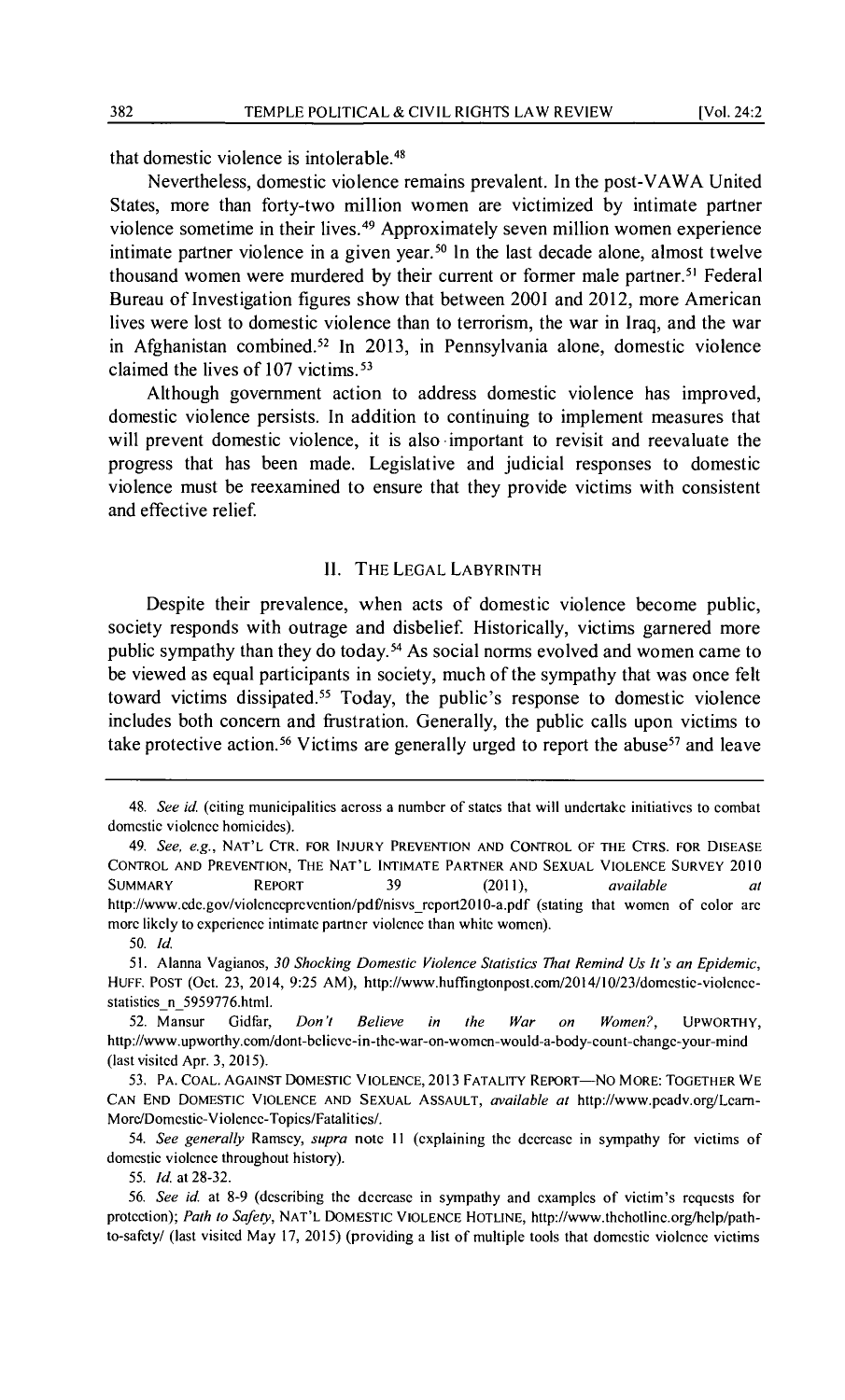the relationship. 58 Outsiders are quick to judge victims who fail to take one of these approved courses of action.<sup>59</sup> The public cannot understand a woman who stays in an abusive relationship and "allows" her abuser to inflict injury upon her or her children.<sup>60</sup> Some even believe that women who stay deserve to be abused.<sup>61</sup>

The state has endorsed the view that victims should take action to become safe.<sup>62</sup> State-based responses to domestic violence have mirrored the public's position that women should report<sup>63</sup> and leave.<sup>64</sup> States have passed laws that encourage women to take these sanctioned courses of action. 65 In addition, states

59. *See* Ramsey, *supra* note II, at *5* (stating that the criminal justice system has become less sympathetic toward women trapped in violent intimate relationships).

60. *See id.* at 28 (explaining how many have no sympathy for women in abusive relationships in light of the perception that women have attained social and legal equality and, therefore, have the resources to leave an abusive relationship).

61. *See* Aya Gruber, *Righting Victim Wrongs: Responding to Philosophical Criticisms of the Nonspecific Victim Liability Defense,* 52 BUFF. L. REV. 433, 433 (2004) ("[T]he most strategic defense attorneys and the most chauvinist traditionalists blame women for domestic violence and rape.").

62. *See* Ramsey, *supra* note II, at 6-20 (detailing the government's view towards victims of domestic violence).

63. *See* Catherine F. Klein & Leslye E. Orloff, *Providing Legal Protection for Battered Women: An Analysis of State Statutes and Case Law,* 21 HOFSTRA. L. REV. 80 I, 810-11 (1993) (affirming that all fifty states have made civil protection orders available for victims of domestic violence and have enacted laws in the area of criminal and family law to address and penalize domestic violence).

64. *See* Kristen M. Driskell, *identity Confidentiality for Women Fleeing Domestic Violence,* 20 HASTINGS WOMEN'S L.J. 129, 130-31 (2009) (stating that fleeing to escape domestic violence may be the only way for victims to break free from the cycle of abuse and noting the existence of confidential, federally-funded domestic violence clinics).

65. *Jd.* All states have protection from abuse orders available for victims of domestic violence. *See, e.g.,* ME. REV. STAT. ANN. 19-A, § 4007 (2014) (stating that upon finding that a defendant committed the alleged abusive conduct, the court may grant a protective order, directing the abuser to refrain from threatening, assaulting or otherwise abusing the victim and any minor children residing in the victim's household); 23 PA. STAT. ANN. § 6108 (2014) (stating that protection from abuse court orders may direct the abuser to refrain from abusing the victim or minor children, grant sole possession of the shared residence to the victim, and award sole custody of any minor children to the victim). Many states have also passed laws providing for the mandatory arrest of persons that police officers know or reasonably suspect committed acts of domestic violence. *See, e.g.,* COLO. REV. STAT.§ 18-6-803.6 (2015) (stating that peace officers must arrest any person whom they have probable cause to suspect was involved in committing an act of domestic violence); WIS. STAT. ANN. § 968.075 (2014) (stating that a law

can use to take protective action against abusive partners).

<sup>57.</sup> *See Path to Safety, supra* note 56 (stating that victims of domestic violence should report abuse to obtain protective orders or restraining orders, and also file criminal charges against their abuser).

<sup>58.</sup> *See* Elizabeth M. Schneider, *Particularity and Generality: Challenges of Feminist Theory and Practice in Work on Woman-Abuse,* 67 N.Y.U. L. REV. 520, 557-58 (1992) ("The immediate question for most people when they first hear about the problems of battered women is 'why don't they leave?' This question reflects a tendency to want battered women to take control, to act as agents and reject completely their victimization. However, many battered women cannot leave. They have no money, no child care, no employment; they arc financially and emotionally dependent on the men who batter them; they think that it is better to stay with the men because of children; or they don't want to leave, because they love the men and want to maintain whatever intimacy and sense of connection they can."); *Compelling Reasons Women Stay,* DOMESTIC ABUSE PROJECf, http://www.domesticabuseproject.com/get-educated/compelling-reasons-women-stay/ (last visited May 17, 2015) (stating that one of the most common questions our culture asks victims and survivors of domestic abuse is "why do/did you stay in an abusive relationship?" or "why doesn't she just leave?").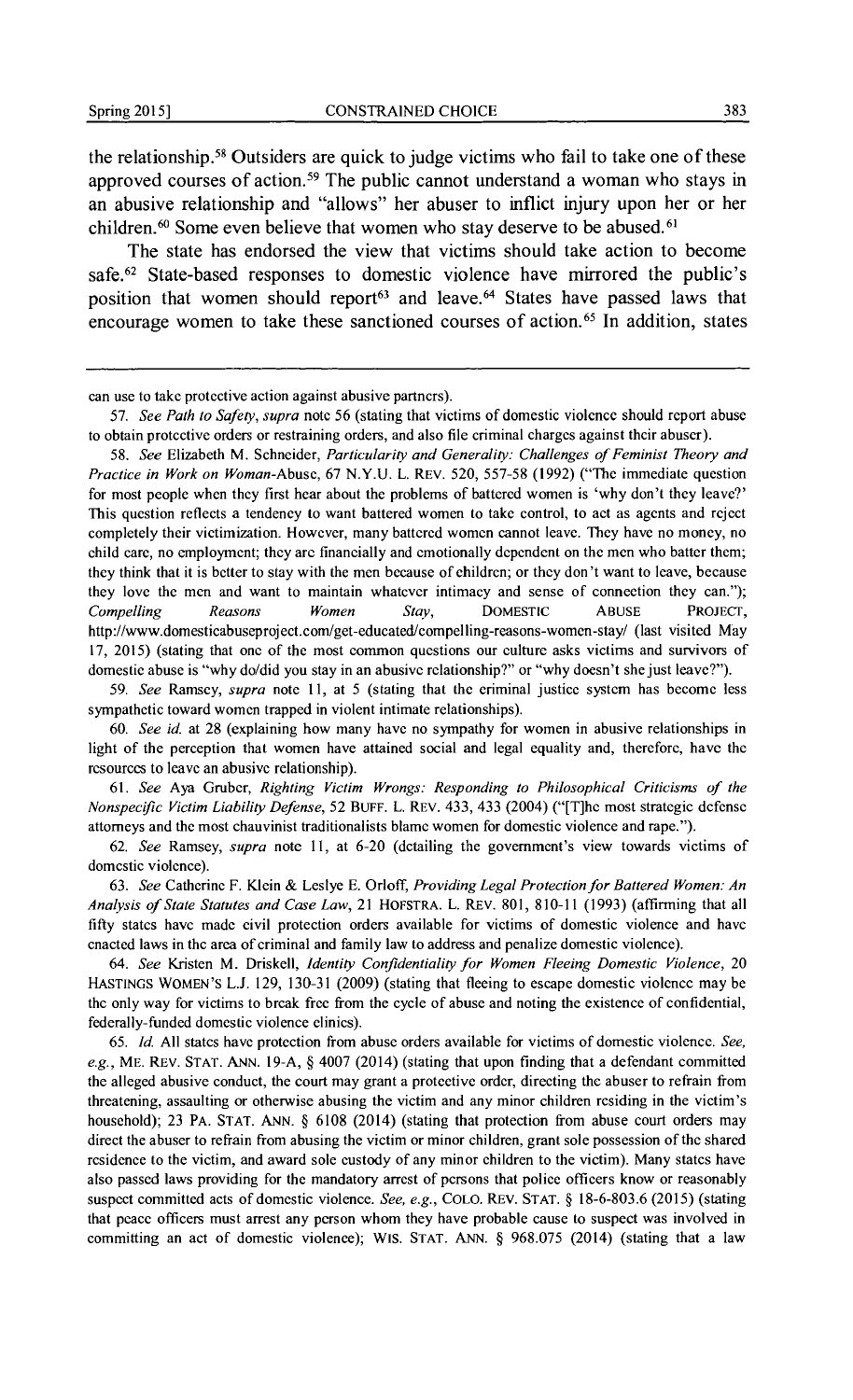have passed laws that punish women if they fail to leave an abusive relationship through state-sanctioned routes. 66 Meanwhile, other areas of law, especially family law, place conflicting pressures on mothers who are victims of abuse. Family law codes and courts prefer co-parenting, an often impossible reality for women and children escaping a dangerously abusive father.<sup>67</sup> Family courts punish parents,

enforcement officer must arrest and take into custody any person he reasonably believes is committing or has committed domestic abuse). In addition, some jurisdictions have adopted "no-drop" policies, whereby the prosecution of an abuser continues even if the victim wishes to drop the charges or refuses to testifY. *See* Angela Corsillcs, *No-Drop Policies in the Prosecution of Domestic Violence Cases: Guarantee to Action or Dangerous Solution?,* 63 FORDHAM L. REV. 853, 858, 860-62 (1994) (pointing out that the following jurisdictions have no-drop prosecution policies: Jefferson County, Kentucky; Marion County, Indiana; Duluth, Minnesota; and San Francisco, California). Victims that ultimately decide to divorce their abusive spouses may even file for divorce on fault-based grounds. *See, e.g.,* LA. CIV. CODE ANN. art. 103 (2014) (stating that a divorce may be granted upon proof that the offending spouse has physically or sexually abused the spouse seeking divorce, or a child of either party); S.C. CODE ANN. § 20-3-10 (2014) (stating that a divorce may be granted for physical cruelty).

66. A mother could have her children taken away by the juvenile courts for being in an abusive relationship and thereby endangering her child. *See, e.g.,* N.M. STAT. ANN.§§ 32A-4-2, 32A-4-6 (2014) (stating that a child may be held or taken into custody when a law enforcement officer reasonably believes the child was abused, including situations where a parent knowingly, intentionally or negligently places the child in a situation that may endanger the child's life or health); W. VA. CODE §§ 48-27-202, 49-1-3, 49-6-3 (2014) (stating that a child may, upon petition, be placed into the custody of the state department when harmed or threatened by domestic violence); *see also* In re Michael G., 752 N.Y.S.2d 772, 772 (N.Y. App. Div. 2002) (finding that a child was neglected by his mother under New York law following evidence of domestic violence in the home, the mother's failure to obtain a protective order against the abusive father, and the mother's failure to seek refuge for herself or her child). A mother may also face criminal charges for neglecting her children by failing to leave an abusive relationship. *See, e.g.,* 720 ILL. COMP. STAT. ANN. 5/12C-5 (2014) (stating that a person commits the crime of child endangerment by knowingly causing or permitting a child to be placed in circumstances that endanger the child's life or health); WYO. STAT. ANN.§ 6-4-403 (2014) (stating that a parent is guilty of criminal child endangerment for knowingly or with criminal negligence causing, permitting, or contributing to the endangerment of the child's life or health by violating a duty of care, protection, or support); *see also* Dcancse Williams-Harris, *Mother Held On \$250K After Boyfriend Charged In Beating Death of Her Toddler Son,* CHI. TRIBUNE (Jan. 26, 2015, 4:30 PM), http://www.chicagotribune.com/news/local/breaking/chi-mother-held-on-250k-in-beating-dcath-of-hcrtoddler-son-20150126-story.html (mother charged with the crime of child endangerment after her boyfriend beat her child to death, when the mother had actual knowledge that her boyfriend physically abused her child on previous occasions, but still left her child in his care).

67. *See* Ramsey, *supra* note II, at 19 (explaining states' usc of joint custody provisions). Many states have adopted laws that encourage co-parenting in custody arrangements, which prevents victims from being able to escape their abusive partners. *See, e.g.,* ARK. CODE ANN.§ 9-13-101 (2014) (stating that an award of joint custody is favored in Arkansas and that custody shall be awarded in such a way to assure the frequent and continuing contact of the child with both parents, but the court will consider other factors, including whether one parent attempted to disrupt an existing or pending custody arrangement); 23 PA. STAT. ANN. § 5328 (2014) (stating that when making custody determinations, one of the factors a court considers is which parent is more likely to encourage and permit frequent and continuing contact between the child and the other parent); *see also* Judith G. Greenberg, *Domestic Violence and the Danger of Joint Custody Presumptions,* 25 N. ILL. U. L. REV. 403, 404 (2005) (discussing the dangers of joint custody presumptions for victims of spousal abuse and their children); Beverly Webster Ferreiro, *Presumption of Joint Custody: A Family Policy Dilemma,* 39 FAM. RELATIONS 420, 420 (1990) (discussing strong preference for both parents to have continuing contact with the child); Sara Shoencr, Op-Ed, *Two-Parent Households Can Be Lethal,* N.Y. TIMES, June 21, 2014, http://www.nytimes.com/2014/06/22/opinion/sunday/domestic-violence-and-two-parent-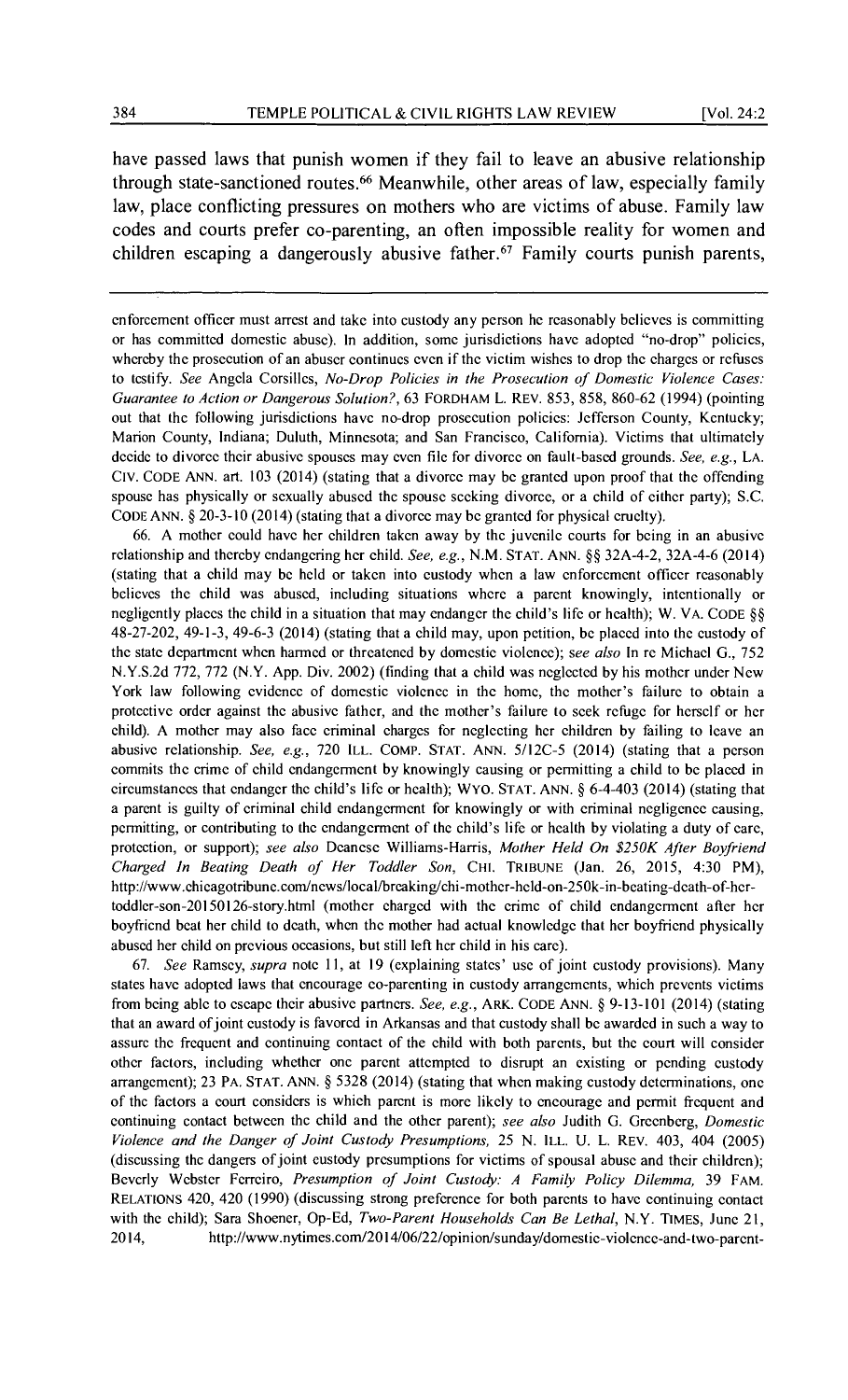including abused mothers, who fail to facilitate the abuser's relationship with his children. 68 Sometimes, mothers even lose custody of their children to the abusive parent.69 As a result, women seeking to escape violent relationships often find themselves navigating an inhospitable legal labyrinth that constrains their choices and prevents them from attaining lasting safety.<sup>70</sup>

Research studies of intimate partner violence actually show that the most dangerous time for a victim is after she leaves her abuser.<sup>71</sup> Nevertheless, the state encourages victims to leave abusive relationships. This encouragement is aligned with the public view that women should leave their abusers. The *New York Times*  articulated this popular sentiment in an article covering Ray Rice's very public attack against his girlfriend Janay Palmer: "A man strikes a woman with such force that she collapses, unconscious. He appears to spit on her body. Why would she then exchange wedding vows with him and, after a video surfaces showing the world the violence, stand by him?"<sup>72</sup>

Through specific statutory provisions, the law encourages women, especially mothers, to leave abusive relationships. There are two distinct routes through which the law encourages mothers to leave their abusers. First, the law provides support to mothers who leave an abusive relationship through the issuance of protective orders, the adoption of mandatory-arrest laws, and the implementation of no-drop prosecution policies. 73 Second, the law provides an incentive for mothers to leave

68. *See* Greenberg, *supra* note 67, at 418-27 (explaining that courts tend to misunderstand the importance of domestic violence when awarding joint custody).

70. *See* Epstein et al., *supra* note 9, at 467-73 (arguing that the legal response to domestic violence favors short-term victim safety over long-term victim safety); Johnson, *supra* note 6, at 154-72 (arguing that the legal system overemphasizes victims' short-term security over their long-term security including economic, housing, and health security).

71. *See* Catherine F. Klein ct al., *Border Crossings: Understanding the Civil, Criminal, and Immigration Implications for Battered Women Fleeing Across State Lines with their Children,* 39 FAM. L.Q. 109, 109 (2005) (noting that the period immediately following a victim's decision to leave her abusive partner is accompanied by a significant escalation in danger to her safety and welfare and that of her children); *see also* Sarah M. Buel, *Fifty Obstacles to Leaving, A.K.A., Why Abuse Victims Stay,* 28 COLO. LAW. 19, 19 (1999) (stating that the chances of a woman being killed by her abuser increases by seventy-five percent if she leaves or attempts to leave the relationship; Epstein et al., *supra* note 9, at 476 ("[B]attered women arc most likely to be killed while taking steps to end the relationship with the abuser or while seeking help from the legal system and at least [thirty percent] of all battered women who pursue legal action are reassaulted during the process of prosecution.").

72. Jodi Kantor, *Seeing Abuse, and Pattern Too Familiar,* N.Y. TIMES, (Sept. 9, 2014), http://www.nytimes.com/2014/09/10/us/seeing-abusc-and-a-pattern-too-familiar.html?\_r=2.

73. For examples of state protection from abuse laws, sec ME. REV. STAT. ANN. 19-A, § 4007 (2014); 23 PA. STAT. ANN. § 6108 (2014). For examples of state laws adopting mandatory arrest policies, *see* COLO. REV. STAT. § 18-6-803.6 (2014); WIS. STAT. ANN. 968.075 (2014). Various jurisdictions throughout the country have adopted "no-drop" prosecution policies, such as Jefferson

houscholds.html?  $r=0$  ("[P]rioritizing two-parent families tethers victims of violence to their assailants, sacrifices safety in the name of parental rights and helps batterers maintain control. Sweeping rhetoric about the value of marriage and father involvement is not just incomplete. For victims of domestic violence, it's dangerous.").

<sup>69.</sup> *See id.* at 425-26 (discussing court custody determinations that favor the abusive father over the battered mother); Schneider, *supra* note 58, at 557 (recounting the stories of mothers who lost custody of their children to abusive fathers because the court perceived that the mother had abandoned her children).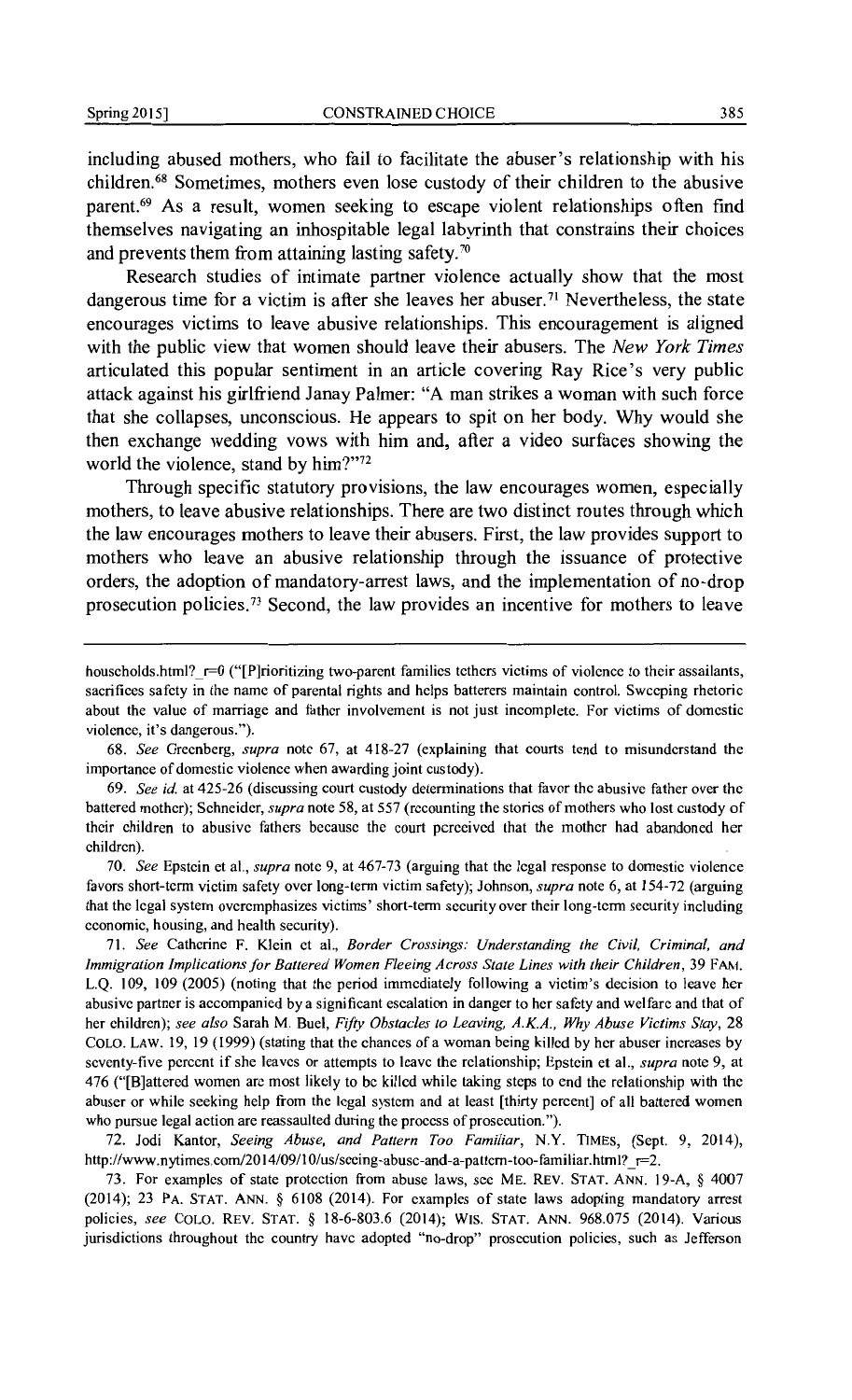their abusers by threatening them with the loss of their children and freedom if they fail to do so.<sup>74</sup> I will consider each of these in turn.

A victim may seek support from the state in two manners: she may file for a protective order or she may call for police intervention. In response, the state may issue a protective order, arrest her abuser, and/or file charges against him for domestic violence. Where a civil protection order is issued, the victim is not necessarily safer. In fact, separation puts many victims at increased risk of abuse. 75 Abusers are well aware that a protective order is, ultimately, no more than a piece of paper.<sup>76</sup> In addition, a victim's acquisition of a protective order may prompt her abuser to take legal action against her.<sup>77</sup> Where the victim and abuser share children, an abuser will often file a claim for custody in order to maintain access to both the woman and the children despite the protective order.<sup>78</sup>

Similarly, where the police make arrests or file charges in response to a 911 call, the abuse victim is not necessarily protected. Often, victims are arrested instead of, or along with, their abusers.<sup>79</sup> A victim may be arrested for disorderly conduct when she argues with an officer.<sup>80</sup> Mandatory-arrest policies, which were intended to improve law enforcement's response to domestic violence, have increased the likelihood that a victim will be arrested when the police respond to a

75. "The incidence and severity of domestic violence increase at the time of separation, and women are at an even higher risk of being murdered following separation than they are while sharing their households with violent men." Carol S. Bruch, *The Unmet Needs of Domestic Violence Victims and Their Children in Hague Child Abduction Convention Cases,* 38 FAM. L.Q. 529, 541-42 (2004) (citations omitted); *see also* Martha R. Mahoney, *Legal/mages of Battered Women: Redefining the Issue of Separation,* 90 MICH. L. REV. I, 71-93 (1991) (discussing the danger to women at separation).

76. *See Castle Rock,* 545 U.S. at 553-54 (discussing a husband kidnapping and killing his three daughters after his wife acquired a protective order); *Burel/a,* 501 F.3d at 136 (discussing a husband shooting his wife after she acquired a protective order).

77. Margo Lindauer, *Damned* If *You Do, Damned* If *You Don't: Why Multi-Court-Involved Battered Mothers Just Can't Win,* 20 AM. U. J. GENDER SOC. POL'Y & L. 797,799 (2012).

78. *!d.; see* Greenberg, *supra* note 67, at 411-12 (explaining that battcrcrs often use their custody rights to continue to abuse their former partner); PHYLLIS CHESLER, MOTHERS ON TRIAL: THE BATTLE FOR CHILDREN AND CUSTODY 115 (2011) (discussing the story of battered mother of five, Margaret, who after finally leaving her abusive husband had to defend against his campaign for custody).

79. *See* Daniel G. Saunders, *The Tendency to Arrest Victims of Domestic Violence: A Preliminary Analysis of Officer Characteristics,* 10 J. INTERPERSONAL VIOLENCE 147, 149 {1995) (reporting the results of a qualitative empirical analysis of police officer responses to domestic violence calls).

80. *Id.* at 147.

County, Kentucky; Marion County, Indiana; Duluth, Minnesota; and San Francisco, California. *See*  Corsillcs, *supra* note 65, at 860-62; *see also* Robert E. Davis & Barbara E. Smith, *Evaluation of Efforts*  to Implement No-Drop Policies: Two Central Values in Conflict, Final Report, U.S. DEPT. OF JUST. 1, 3 (2001), *available at* https://www.ncjrs.gov/pdffiles1/nij/grants/187772.pdf (stating that many victims' advocates arc pleased by the law's changing response to domestic violence such as through the adoption of presumptive and mandatory arrest laws, and the adoption of no-drop prosecution policies).

<sup>74.</sup> For examples of state laws that will remove children from their mothers when there is domestic violence in the household, sec N.M. STAT. ANN.§§ 32A-4-2, 32A-4-6 (2014); W.VA. CODE§§ 48-27- 202,49-1-3,49-6-3 (2014); In rc Michael G., 752 N.Y.S.2d 772 (N.Y. App. Div. 2002). For examples of state laws that charge mothers criminally for failing to remove their children from domestic violence in the home, sec 720 ILL. COMP. STAT. ANN. 5/12C-5 (2014); WYO. STAT. ANN. § 6-4-403 (2014); Williams-Harris, *supra* note 66.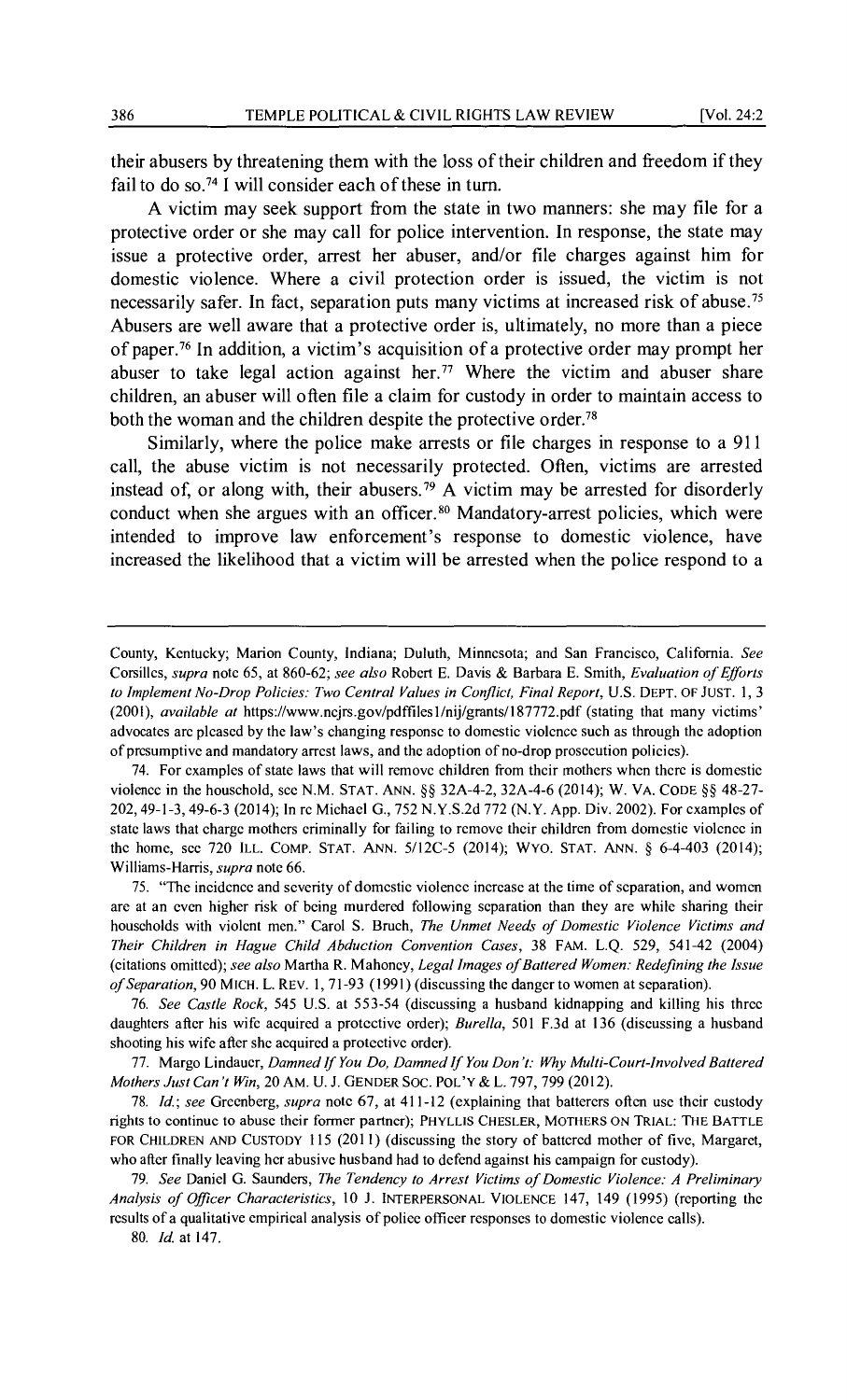call for help.<sup>81</sup> Mothers face other risks when they call for police intervention in domestic violence.<sup>82</sup> Specifically, the consequences of calling 911 may include loss of child custody, fmancial support, housing, health care, childcare, transportation, community, social support, and the emotional benefits of the relationship with the abusive partner.<sup>83</sup>

Even when the police arrest the abuser alone and file charges against **him,** a victim's rights and safety are not necessarily protected. Usually, abusers are only charged with a misdemeanor and are unlikely to get more than a minimal sentence.<sup>84</sup> Additionally, no-drop prosecution policies can be problematic for victims who do not want to cooperate with the prosecution. 85 There are many selfprotective reasons why a victim would not want to cooperate with the prosecution of her abuser<sup>86</sup> including: (1) psychological trauma, (2) self-motivated objectives, and (3) external pressure or coercion.<sup>87</sup> As a result, victims will often recant their testimony, refuse to testify, or fail to appear in court. 88 **In** these instances, victims may face arrest, imprisonment, or contempt proceedings.<sup>89</sup>

Many advocates for domestic violence victims have criticized these policies for "punishing or 'revictimizing' the victim for the actions of the abuser by forcing the victim into a process over which she has no control. "90 Moreover, such experiences with the criminal justice system may discourage victims from calling for help at all.<sup>91</sup> Additionally, there is evidence that prosecution of abusers puts

<sup>81.</sup> *Id.* at 148 (stating that in Minnesota County, victims comprised thirteen percent of the arrests in the first year after adoption of the mandatory-arrest policy and in Wisconsin the rate of referring women to abuser programs increased twelve-fold after the State adopted a mandatory-arrest policy).

<sup>82.</sup> *See* Epstein ct al., *supra* note 9, at 480 (explaining battered women often fear contact with the state because they fear losing custody of their children); Shima Baradaran-Robison, *Tipping the Balance in Favor of Justice: Due Process and the Thirteenth and Nineteenth Amendments in Child Removal from Battered Mothers,* 2003 B.Y.U. L. REV. 227, 233-34 (2003) (discussing reasons why mothers may fear state intervention in cases of domestic violence).

<sup>83.</sup> Epstein et al., *supra* note 9, at 476-85.

<sup>84.</sup> Goodmark, *supra* note 44, at 34-35.

<sup>85.</sup> Njcri Mathis Rutledge, *Turning a Blind Eye: Perjury in Domestic Violence Cases,* 39 N.M. L. REV. 149, 178-80 (2009); *but see generally* Cheryl Hanna, *No Right to Choose: Mandated Victim Participation in Domestic Violence Prosecutions, 109 HARV. L. REV. 1849 (1996) (arguing in favor of a* prosecutorial model for domestic violence cases that would balance state accountability and victim autonomy).

<sup>86.</sup> *See id.* at 165 (explaining that external pressures on a victim can be her desire to have an intact family to raise her children, financial hardship, or fear of retaliation by her abuser); *see also* Buel, *supra*  note 71, at 19-26 (discussing reasons why victims of domestic abuse find it difficult to leave their abusers).

<sup>87.</sup> *See* Rutledge, *supra* note 85, at 149, 164 (stating that the most common reasons a domestic violence victim recants include psychological issues, coercion from battercrs, financial concerns, concern for children, and various other issues).

<sup>88.</sup> *Id.* at 150 (stating that noncooperation of domestic violence victims by recanting or failing to appear at trial has become an epidemic in domestic violence cases).

<sup>89.</sup> Goodmark, *supra* note 44, at 17 (stating that in certain jurisdictions, prosecutors will subpoena reluctant domestic violence victims to testify and arrest or request imprisonment of victims who refuse to appear).

<sup>90.</sup> Hanna, *supra* note 85, at 1865.

<sup>91.</sup> *See generally* Tamara L. Kuennen, *Recognizing the Right to Petition for Victims of Domestic Violence,* 81 FORDHAM L. REV. 837 (2012) (arguing that the state-based response to domestic violence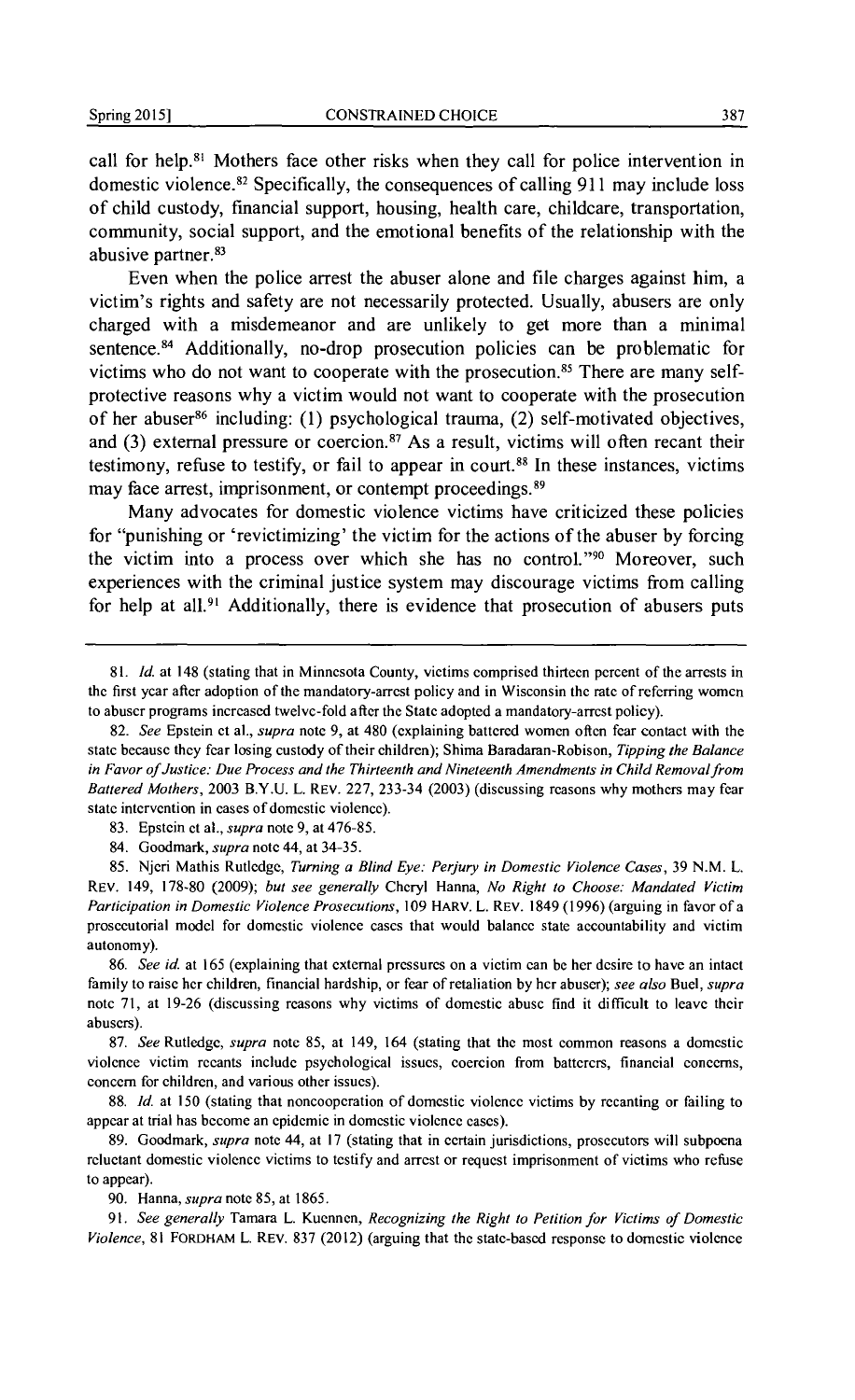victims at increased long-term risk of harm:

Because the victim and perpetrator have been involved in a relationship, their contact may well continue beyond the perpetrator's incarceration. Indeed, domestic violence offenders typically receive shorter sentences than do defendants prosecuted for violence against a stranger, increasing even further the risk that a barterer will sustain a connection to the victim during his imprisonment and attempt to resume the relationship upon his release. Even if the relationship does not resume, the violence is likely to worsen, as the natural course of violent partnerships is often one of escalation, both in tenns of the severity and frequency of abuse. Finally, the possibility of long-term, repeat abuse in domestic violence cases is heightened by the fact that many barterers blame the victim for their incarceration and seek retribution by committing further violence.<sup>92</sup>

Therefore, though the law encourages mothers to attain safety by reporting abuse and leaving abusive relationships, these state-sanctioned courses of action often prove unable to protect mothers from abuse and may lead to further victimization of the mother by the state. By leaving the relationship and acquiring a civil protective order victims are not always able to attain safety.<sup>93</sup> Abusers, prompted by victim action, may become more violent against their victims or misuse the legal process to gain access to their victims and their children despite the issuance of a protective order.94 Moreover, prosecution policies may coerce mothers to participate in the prosecution of their abusers or result in the arrest or prosecution of the mothers themselves. 95 Finally, using state support to escape a violent relationship can lead to a host of devastating consequences for the victim, including the possible loss of her children. 96 Thus, state support to leave abusive relationships not only fails to guarantee victim safety, it may lead to potential *re*victimization of the victim by the state.

In addition to encouraging victims to leave abusive relationships through issuance of civil protection orders, mandatory arrest laws, and no-drop prosecution policies, the law also encourages mothers to leave by threatening their freedom and

violates victims' First Amendment right to petition the Government for redress of grievances by, ultimately, discouraging victims from reporting domestic abuse).

<sup>92.</sup> Epstein et al., *supra* note 9, at 467-68.

<sup>93. &</sup>quot;The risk of abuse increases after separation, making attention to the safety issues imperative: The risk of domestic violence directed both towards the child and the battered parent is frequently greater after separation than during cohabitation; this elevated risk often continues after legal intervention." Merle H. Weiner, *Domestic Violence and Custody: Importing the American Law Institute's Principles of the Law of Family Dissolution into Oregon Law,* 35 WILLAMETTE L. REV. 643, 665 (1999) (citation and internal quotation marks omitted); *see also* Mahoney, *supra* note 75, at 71-93 (discussing cases of post-separation violence).

<sup>94.</sup> Lindauer, *supra* note 77, at 799; Greenberg, *supra* note 67, at 411-12.

<sup>95.</sup> Saunders, *supra* note 79, at 147-49.

<sup>96.</sup> Epstein et al., *supra* note 9, at 476-85.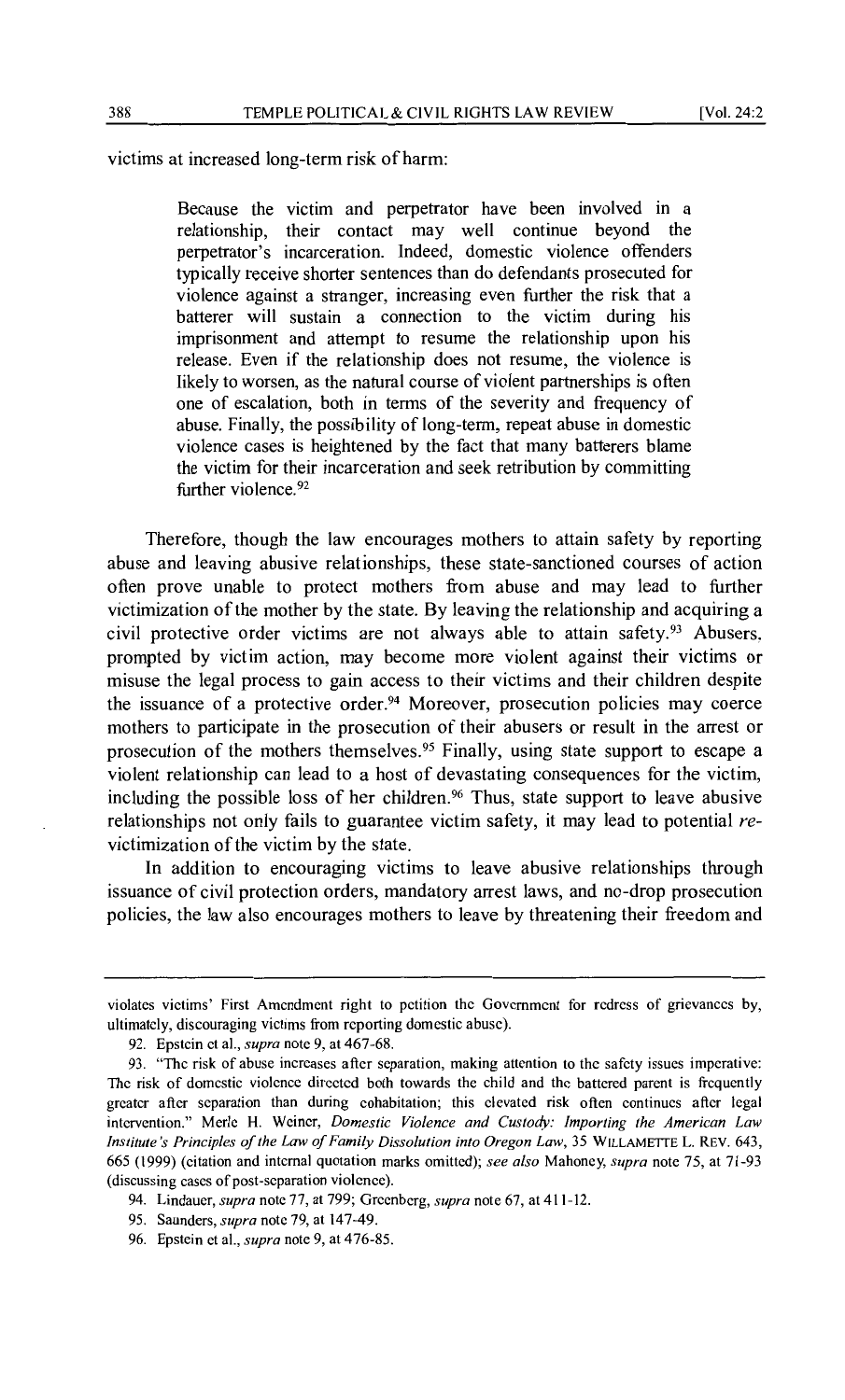maternal rights.97 Punitive child welfare laws threaten to remove children from their mother's care where the mother remains with her abuser.<sup>98</sup> Mothers are often charged for "failure to protect" their children for staying in abusive relationships.<sup>99</sup> Many states will bring child neglect and abuse proceedings against a mother who fails to leave or report an abusive relationship. 100 As a result, mothers risk losing their children for failing to stop the abuse in their homes, even when the "sole charge is violence *against the mother.*"<sup>101</sup>

Legal theorists have criticized the state for holding mothers accountable for protecting their children from private family violence.<sup>102</sup> In her article, *Motherhood and Crime,* professor and feminist legal theorist Dorothy E. Roberts critiques the law's prosecution of women for failing to protect their children from another's abuse. 103 The prosecution, conviction, and life imprisonment of a mother for first degree murder of her two-year old son where her boyfriend had beaten the toddler to death while the mother was at work, is one example of the law's harsh punishment of a mother for staying in an abusive relationship. 104 Roberts argues

98. *See* Goodmark, *supra* note 44, at 22 (stating that in many jurisdictions social workers may institute child abuse proceedings against the mother for failing to get a protection from abuse order); Lindauer, *supra* note 77, at 805 (stating that many states bring charges against domestic violence victims, usually mothers, for failing to protect her children from domestic abuse); *see generally* Suzanne A. Kim, *Reconstructing Family Privacy,* 57 HASTINGS L.J. 557 (discussing the theoretical, public policy, and empirical critique of *Nicholson v. Williams* and theorizing the proper role of privacy in regulating the family).

99. G. Kristian Miccio, *A Reasonable Battered Mother? Redefining, Reconstructing, and Recreating the Battered Mother in Child Protective Proceedings,* 22 HARV. WOMEN'S L.J. 89,91 (1999).

100. Goodmark, *supra* note 44, at 22.

101. Miccio, *supra* note 99, at 92 (emphasis added); *see* Nicholson v. Scoppetta, 820 N.E.2d 840, 844 (N.Y. 2004) (holding that evidence that the mother is a victim of domestic violence and that the child was exposed to that violence, without more, is insufficient to find that the child is neglected under New York law and therefore insufficient to justify the forcible removal of the child from the mother).

102. Professor Elizabeth Schneider articulates the sentiment well: "Responsibility for children docs heighten the need for safety, but we do not want to place that responsibility exclusively on the mother. It is difficult to determine the contours of maternal responsibility in a culture that blames mothers for all problems relating to children and absolves fathers of all responsibility." Schneider, *supra* note 58, at 553.

103. *See* Dorothy E. Roberts, *Motherhood and Crime,* 79 IOWA L. REV. 95, 96 (1993) ("[C]riminal law is more likely to impose an affirmative duty on mothers than other classes of people.").

104. Jd. at 109-10 (citing Tennessee v. Maupin, No. 272, 1991 Tenn. Crim. App. LEXIS 818, at \*I (Oct. 7, 1991)); *see* In rc T.B.-W, No. 27544.,2015 WL 1227823, at \*1-2 (Ohio Ct. App. Mar. 18, 2015) (deciding that a mother's parental rights were properly terminated after she permitted son to have telephone and mail contact with his imprisoned father who had violently abused mother and son prior to his imprisonment); Lindley v. State, No. 08-08-00149-CR, 2010 WL 1076138, at \*1 (Tex. Crim. App. March 24, 2010) (affirming a forty-five year prison sentence to a mother following her son's murder by her abusive boyfriend, finding that the mother did not adequately protect her son from the injuries that resulted in his death by failing to immediately contact the authorities and seck medical attention after her son suffered a particularly vicious beating); *see also* Evan Stark, *A Failure to Protect: Unravelling "The* 

<sup>97.</sup> Women who fail to remove their children from domestic violence can have their parental rights terminated for neglecting their children. *See* N.M. STAT. ANN. §§ 32A-4-2; 32A-4-6 (2014); W.VA. CODE§§ 48-27-202,49-1-3, 49-6-3 (2014); In re Michael G., 752 N.Y.S.2d 772 (N.Y. App. Div. 2002). In addition, mothers who fail to remove their children from domestic violence in the home may be criminally charged for neglecting their children. *See* 720 ILL. COMP. STAT. ANN. 5/12C-5 (2014); WYO. STAT. ANN.§ 6-4-403 (2014); *see also* Williams-Harris, *supra* note 66.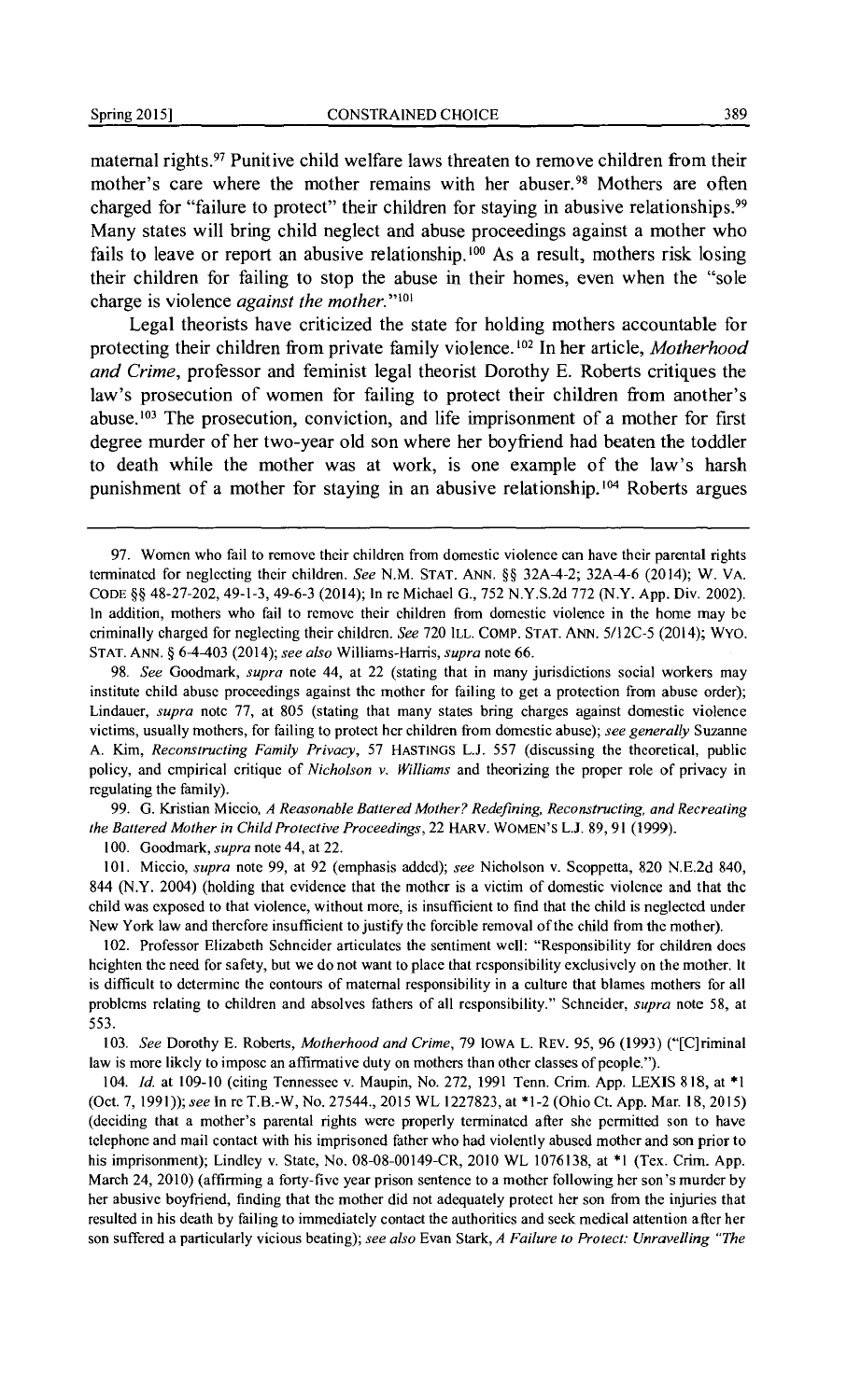that punishment of mothers when another harms their children is consistent with the social view that mothers, alone, are responsible for protecting their children. <sup>105</sup> Professor Kristian Miccio further claims that holding mothers solely responsible for the safety of their children is conceptually related to the refusal to hold the state accountable for private family violence:

> While political discourse locates intimate violence within the sphere of state accountability, such conceptions remain outside the lexicon of legal discourse-particularly as the discourse pertains to battered mothers, their children and conceptions of a maternal duty to protect. State and federal courts protect a social contract where the state is not accountable for contributing to woman battering within the family. Because intra-familial violence is viewed as 'private,' the state is shielded from accountability. Under this conception of state accountability, there is no need to examine how state nonfeasance constructs and perpetuates the harm to battered mothers and to witnessing children.<sup>106</sup>

Thus, the state's punishment of mothers who fail to protect their children has important theoretical ties to the state's refusal to take any responsibility for private family violence.<sup>107</sup> The view that mothers, not the state, are responsible for preventing violence against children is prevalent not only under this punitive regime, wherein the state threatens to remove a mother's children from her custody or prosecute her for failure to protect, but also in cases where mothers have brought constitutional claims against the state for failing to help them protect their children from an abusive father. 108 The Supreme Court arguably sanctioned the view that mothers, not the state, are responsible for the protection of children in *DeShaney v.* 

108. See Castle Rock, 545 U.S. at 768 (holding that mother's procedural due process rights were not violated where police failed to respond to father's taking of children in violation of mandatory-arrest protective order).

*Battered Mother's Dilemma",* 27 W. ST. U. L. REV. 29, 29-31 (2000) (proposing a narrative framework for cases where a battered mother is alleged to have caused or contributed to her child's abuse or neglect and discussing the case of Hedda Nussbaum who was condemned for failing to protect Lisa Steinberg from being killed by her adoptive father despite the fact that Hedda, herself, had never abused the child and, at the time of her arraignment for murder, she "was hospitalized with 'nine broken ribs, a broken jaw, a broken nose and numerous bruises'"); Schneider, *supra* note 58, at 553 (discussing how Hedda Nussbaum was treated by the feminist community).

<sup>105.</sup> Roberts, *supra* note 103, at 110-11.

<sup>106.</sup> Miccio, *supra* note 99, at 91 (citations omitted).

<sup>107.</sup> In *Castle Rock,* the Supreme Court refused to hold that law enforcement has any duty to protect individuals from private family violence. *See Castle Rock,* 545 U.S. at 760 ("We do not believe that these provisions of Colorado law truly made enforcement of restraining orders *mandatory.* A wellestablished tradition of police discretion has long coexisted with apparently mandatory arrest statutes."). Some theorists also discuss the failure to put responsibility to stop battering on the battercr himself: "Many commentators have noted the troubling result of the focus on why the woman docs not leave. Asking this question places responsibility on the woman, and puts her conduct under scrutiny, rather than placing the responsibility on the battering man. Instead of asking 'why doesn't the woman leave,' we should ask 'why do men batter,' or perhaps, more significantly, 'why docs society tolerate men who batter?'" Schneider, *supra* note 58, at 558.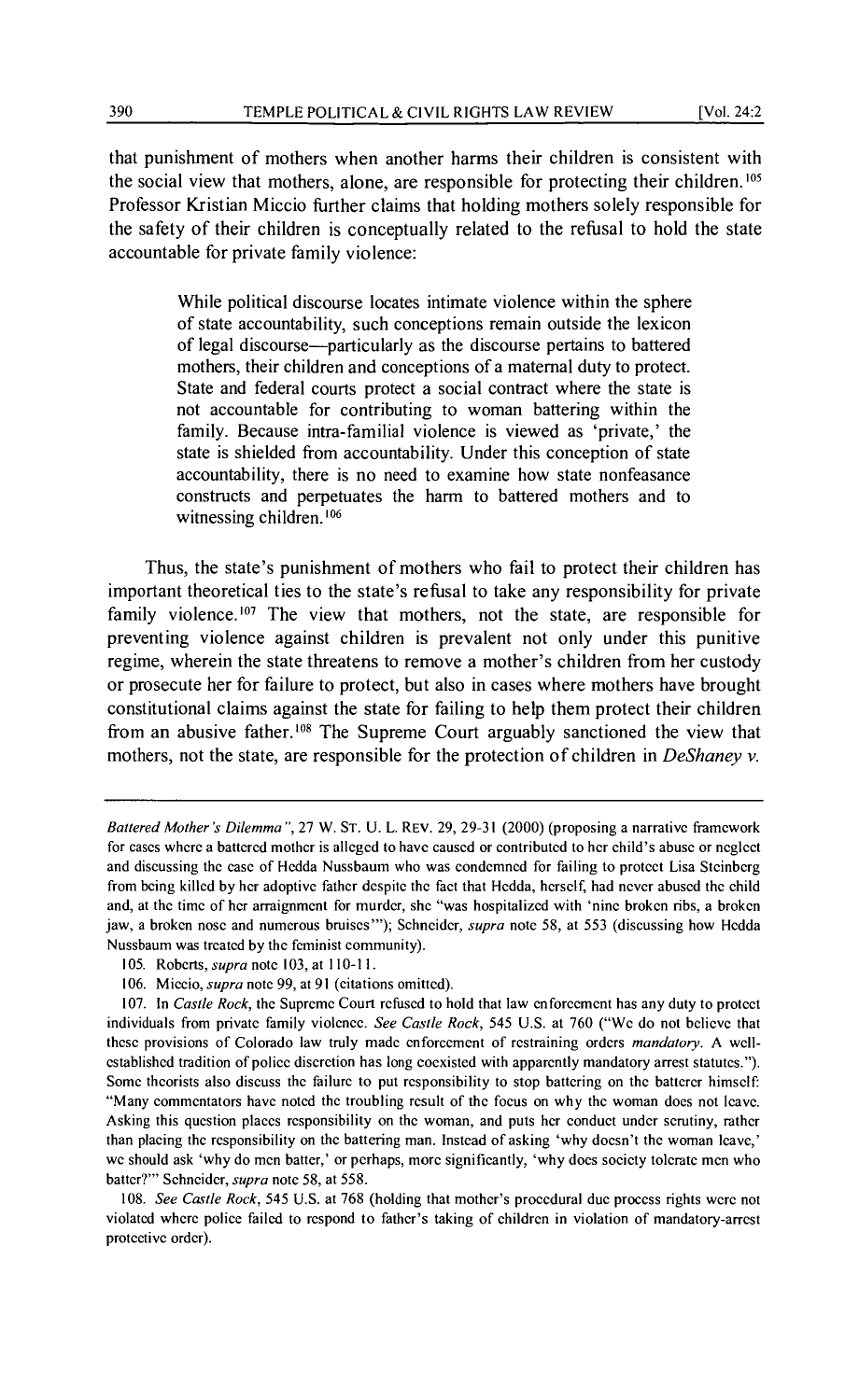*Winnebago Cnty. Dep't of Soc. Servs.*<sup>109</sup> and *Town of Castle Rock, Colorado v. Gonzales,* 110 wherein it held that victims of private family violence have not suffered a deprivation of their procedural or substantive due process rights where the state failed to protect them.<sup>111</sup> These holdings were extended by the Third Circuit, in *Bure/la v. City of Philadelphia,* 112 to private family violence perpetrated by an officer of the state.<sup>113</sup> A discussion of these cases is illustrative.

On May 21, 1999, Jessica Gonzales, nee Lenahan, divorced her abusive husband Simon.<sup>114</sup> The court issued a restraining order against Simon in conjunction with the couple's divorce decree. 115 On June 4, 1999, the terms of the restraining order were modified and it was made permanent.<sup>116</sup> The restraining order allowed Simon limited visitation with the couple's three daughters, Rebecca (ten years old), Katherine (nine years old), and Leslie (seven years old). <sup>117</sup> Specifically, Simon had the right to spend time with the girls "on alternate weekends, for two weeks during the summer, and 'upon reasonable notice,' for a midweek dinner visit 'arranged by the parties."<sup>118</sup>

On Tuesday, June 22, 1999, Simon took Rebecca, Katherine, and Leslie when they were playing outside of their home.<sup>119</sup> In taking the girls, Simon violated the restraining order issued against him. 120 Upon discovering that the girls were missing, Jessica called the Castle Rock Police Department. 121 The department dispatched two officers to her location.<sup>122</sup> Upon their arrival, Jessica showed the officers the restraining order.<sup>123</sup> She requested that the officers enforce the restraining order and that they return her children to her immediately.<sup>124</sup> The officers responded that they could do nothing about the restraining order and suggested that she wait until 10:00 p.m. and call the police if the children did not return home by then. <sup>125</sup>

At 8:30 p.m., Jessica spoke to Simon on his cell.<sup>126</sup> He told her that he took the girls to an amusement park in Denver.<sup>127</sup> Jessica called the police department following her conversation with Simon and requested that the police department '"have someone check for' her husband or his vehicle at the amusement park and

109. 489 u.s. 189 (1989). 110. 545 U.S. 748 (2005). Ill. *Castle Rock,* 545 U.S. at 768-69; *Deshaney,* 489 U.S. at 195. 112. 501 F.3d 134 (3d Cir. 2007). 113. *!d.* at 149-50. 114. *Castle Rock,* 545 U.S. at 751. 115. *!d.* at 751-52. 116. */d.* at 752. 117. *!d.*  118. Id. 119. *!d.* at 753. 120. *Castle Rock,* 545 U.S. at 752 (stating the visitation rights of the father). 121. *!d.* at 753. 122. */d.*  123. *!d.*  124. *!d.*  125. Id. 126. *Castle Rock,* 545 U.S. at 753. 127. */d.*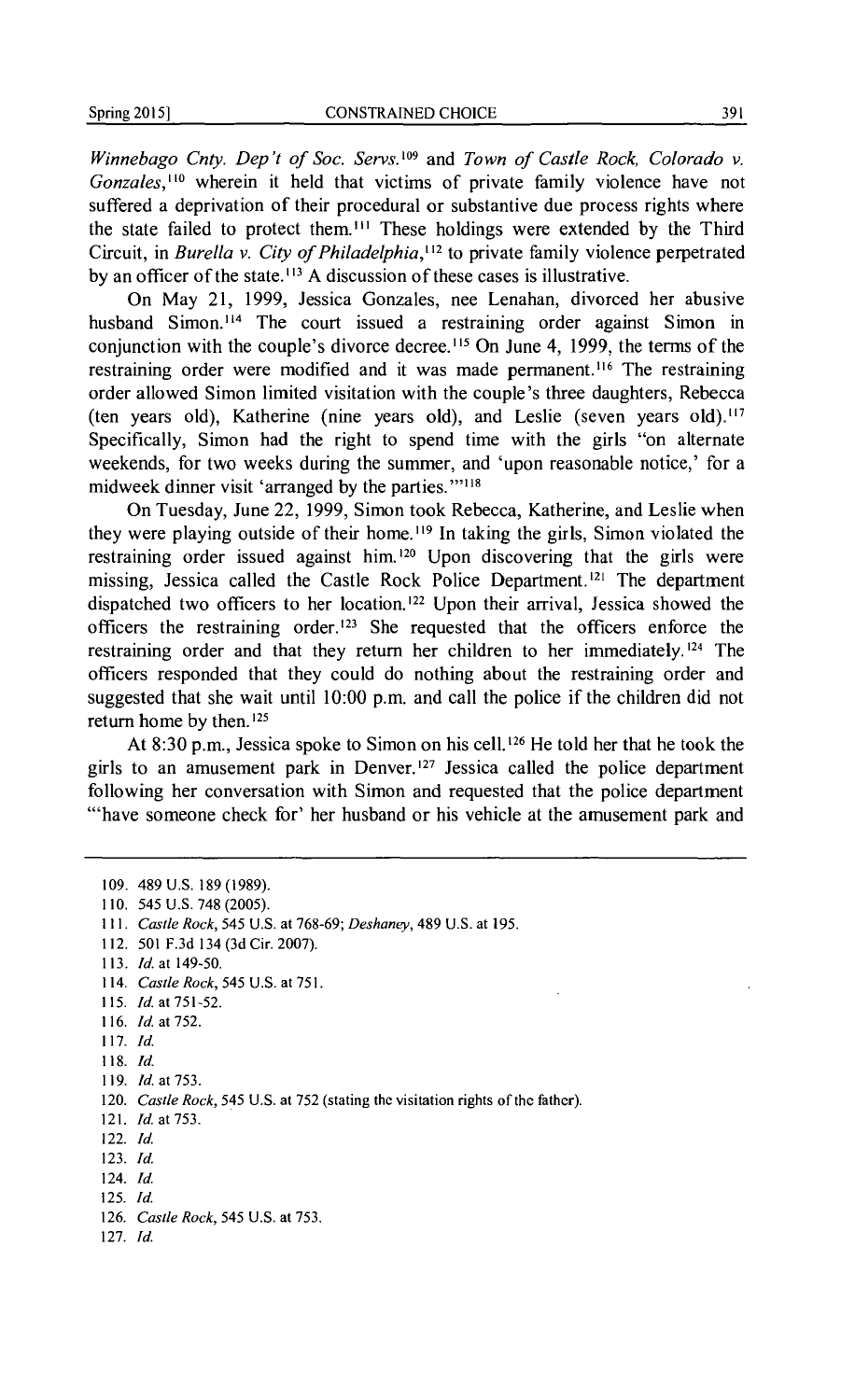'put out an [all points bulletin]' for her husband ...."<sup>128</sup> The officer refused Jessica's request and, again, told her to wait until 10:00 p.m.<sup>129</sup>

At 10:10 p.m., Jessica reported to the police department that her daughters were still missing.<sup>130</sup> She was then told to wait until midnight.<sup>131</sup> At midnight, Jessica called the police department and told them her daughters were still missing. 132 Jessica went to her ex-husband's apartment but found no one there. 133 At 12:10 a.m., Jessica called the police. 134 She was told to wait for the police to arrive.<sup>135</sup> No police officer ever came.<sup>136</sup> At 12:50 a.m., Jessica arrived at the police department and filed an incident report.<sup>137</sup> The officer at the station made no effort to find her daughters.<sup>138</sup>

At 3:20a.m., Simon went to the Castle Rock Police Department and opened fire on the station with a semiautomatic handgun he purchased earlier that evening. 139 The police returned fire, killing Simon. 140 In the cab of his truck, the lifeless bodies of Jessica's three daughters were found. 141 Forensic investigators determined that the girls were murdered by their father earlier that evening.<sup>142</sup>

Jessica filed suit in federal district court against the Town of Castle Rock and several police officers for violation of her substantive and procedural due process rights. 143 The district court granted the defendant's motion to dismiss, finding that Jessica failed to state either a substantive or procedural due process claim. 144 Jessica appealed the case to the Tenth Circuit Court of Appeals. 145 There, the district court's dismissal with regard to Jessica's substantive due process claim was affirmed, but the dismissal of her procedural due process claim was reversed. 146 In affirming that Jessica had failed to state a claim that her substantive due process rights had been violated, the Tenth Circuit relied on the Supreme Court's 1989 *DeShaney* decision. <sup>147</sup>

128. *!d.* (alteration in original). 129. *!d.*  130. *!d.*  131. *!d.*  132. *Castle Rock,* 545 U.S. at 753. 133. *!d.*  134. *!d.*  135. *!d.*  136. *!d.*  137. *!d.* at 753-54. 138. *Castle Rock,* 545 U.S. at 754. 139. *!d.*  140. *!d.*  141. *!d.*  142. *Id.* A factual dispute remains as to whether the girls were murdered by their father earlier that

evening, or as a result of the police fire. Jessica Lenahan (Gonzales) v. U.S., Case 12.626, Inter-Am.<br>
Comm'n H.R. Renort No. 80/11, ¶ 2, 33, 181-95 (2011), *available at* Comm'n H.R., Report No. 80111, 'If 2, 33, 181-95 (2011), *available at*  http://wcb.law.columbia.edu/sites/dcfault/filcs/micrositcs/human-rightsinstitute/files/gonzales%20decision.pdf.

143. *Castle Rock,* 545 U.S. at 754.

144. *!d.* 

145. *!d.* 

146. *!d.* 

147. Gonzales v. City of Castle Rock, 307 F.3d 1258, 1262 (10th Cir. 2002).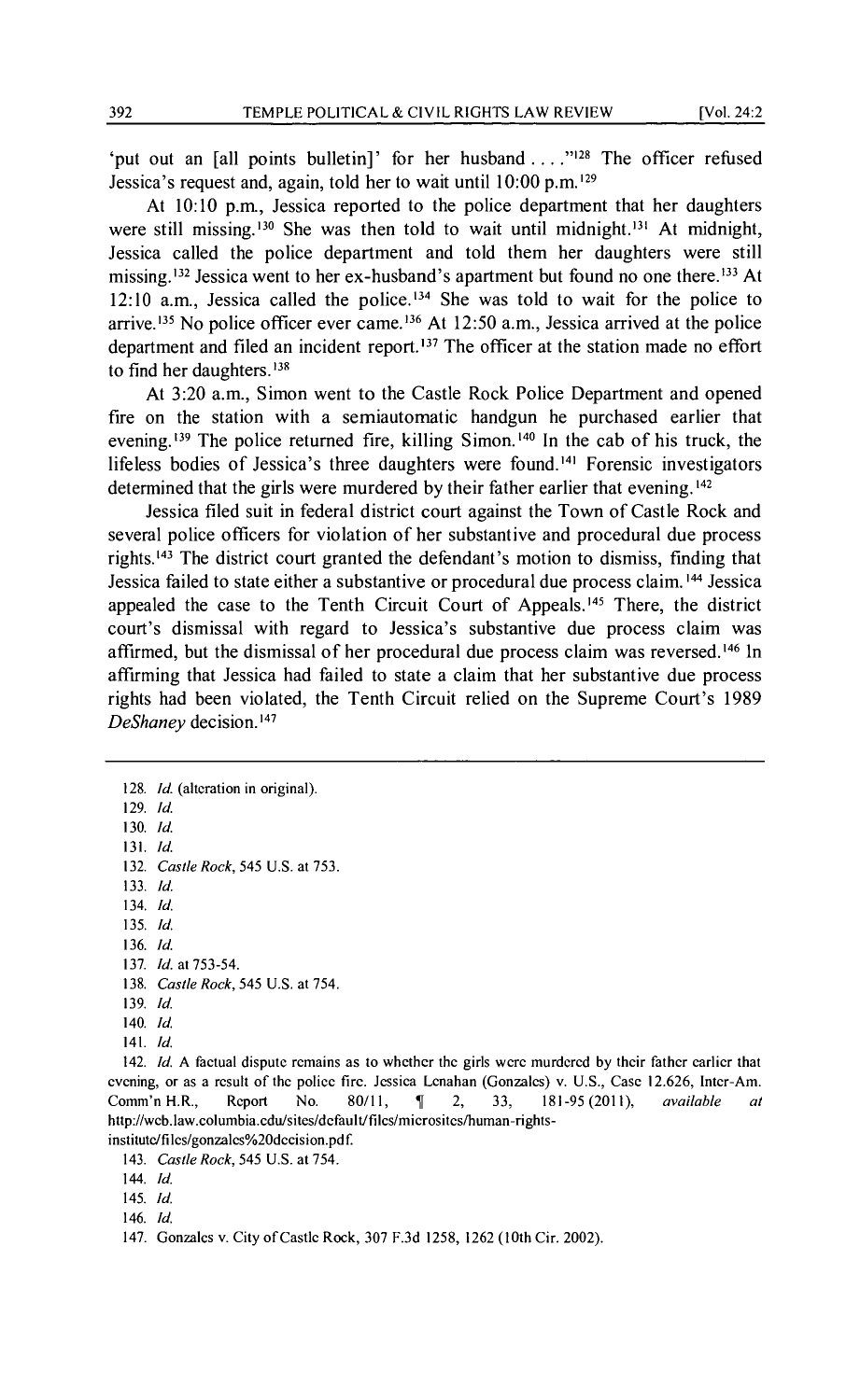In *DeShaney,* the Supreme Court considered whether the state violates an individual's due process rights when it fails to protect that individual from private violence. 148 Specifically, the Court considered whether the state's failure to protect Joshua DeShaney from his violent father, Randy DeShaney, was actionable.<sup>149</sup> Joshua was only four years old when Randy's abuse left him severely brain damaged and significantly paralyzed.<sup>150</sup> Joshua's injuries occurred after Randy's violence had been reported and after more than a year of intervention by the Winnebago County Department of Social Services. 151 By the time Joshua was four years old, the State had accumulated significant knowledge of his situation.<sup>152</sup> In the year preceding his final beating, Joshua had been treated in hospital emergency rooms multiple times, his home had been visited by Social Services numerous times, and the police had been called to his home to intervene in domestic violence on several occasions. 153 Attorneys for Joshua unsuccessfully argued to the courts that the history of state knowledge and interaction in Joshua's life had created a special relationship between him and the state that entitled him to protection from his father's private violence.<sup>154</sup>

Due to the Supreme Court's decision in *DeShaney,* a person's ability to bring a substantive due process claim for private violence is significantly restricted. By fmding that "nothing in the language of the Due Process Clause itself requires the State to protect the life, liberty, and property of its citizens against invasion by private actors," *DeShaney* established that individuals have no legal recourse when the state fails to protect them from family violence. 155 Therefore, *DeShaney's*  holding that "a State's failure to protect an individual against private violence simply does not constitute violation of the Due Process Clause," led to the dismissal of Jessica's substantive due process claim in *Castle Rock.* <sup>156</sup>

The implications of the *DeShaney* decision for victims of family violence are significant. Legal scholars have criticized this holding from both a theoretical and practical perspective. 157 Theoretically, many have found cause with the state's distinction between public and private violence and the premise that the state's role

- 155. */d.* at 195.
- 156. */d.* at 197.

157. *See, e.g.,* Jack M. Beermann, *Administrative Failure and Local Democracy: The Politics of*  DeShancy, 1990 DUKE L.J. 1078, 1079 (arguing that with the increased dependence on administrative agencies, judicial review is more important and necessary than ever before); Phillip M. Kannan, *But Who Will Protect Poor Joshua DeShaney, A Four-year-old Child with No Positive Due Process Rights?,*  39 U. MEM. L. REV. 543, 544 (2009) (arguing that the Court's opinion is legally invalid because it relics on "unsupported factual, legal, and psychological assumptions"); Lauren Oren, *The State's Failure to Protect Children and Substantive Due Process:* DcShancy *in Context,* 68 N.C. L. REV. 659, 665 (1990) (arguing that the Court was incorrect to analyze *DeShaney* outside of the context of family violence and child protection).

<sup>148.</sup> DcShaney v. Winnebago Cnty. Dep't of Soc. Servs., 489 U.S. 189, 191 (1989).

<sup>149.</sup> */d.* 

<sup>150.</sup> LYNNE CURRY, THE *DESHANEYCASE:* CHILD ABUSE, FAMILY RIGHTS, AND THE DILEMMA OF STATE INTERVENTION I (Peter Charles Hoffer & N. E. H. Hull eds., 2007).

<sup>151.</sup> *!d.* 

<sup>152.</sup> */d.* 

<sup>153.</sup> */d.* 

<sup>154.</sup> *DeShaney,* 489 U.S. at 193.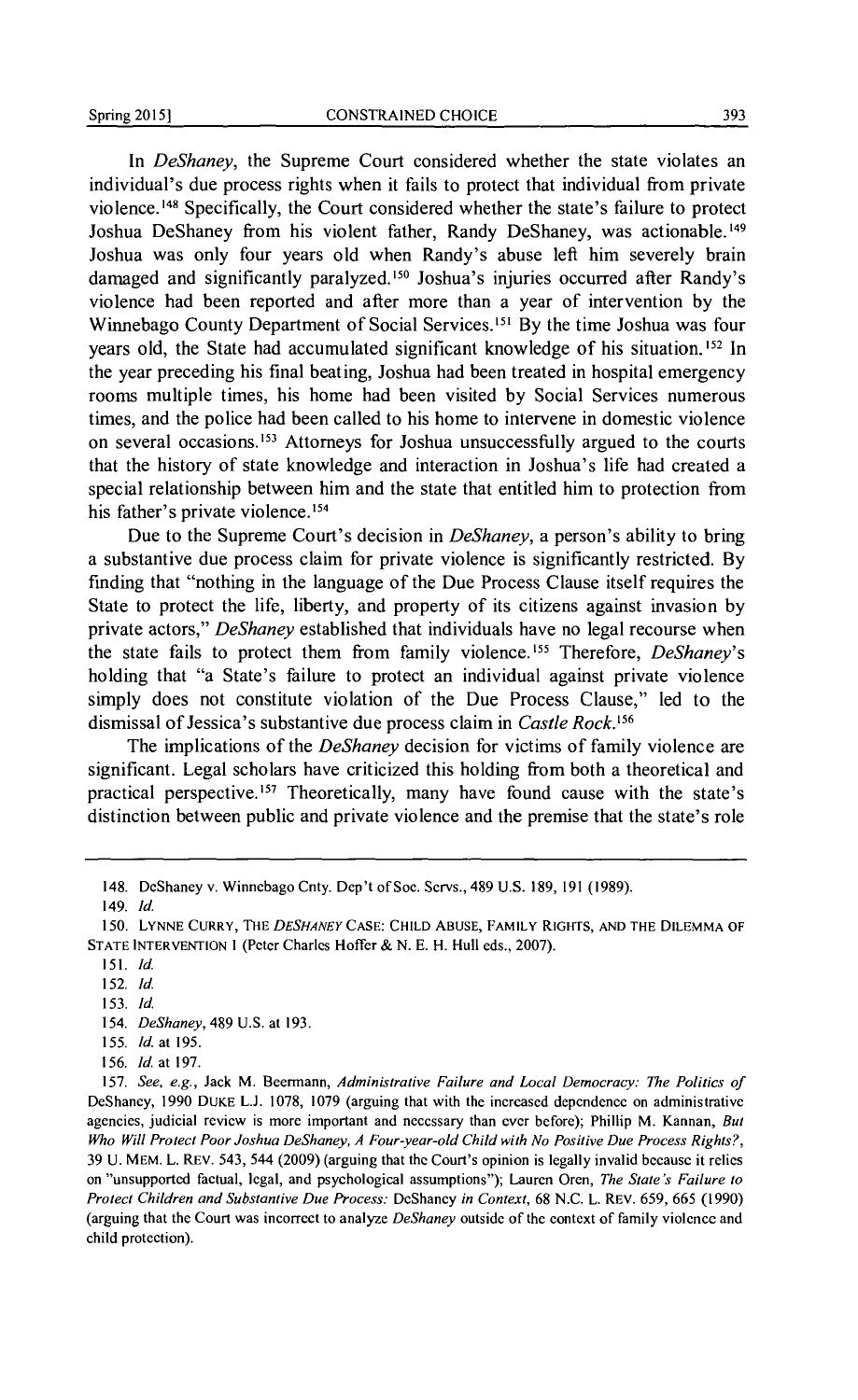is limited to protecting citizens from state-created danger. 158 This premise assumes that citizens are independent, autonomous, individuals capable of protecting themselves against private danger; that is, danger posed by other citizens. 159 This assumption has been attacked by feminist legal theorists for being inherently androcentric, and for failing to appreciate that private actors often victimize women and the state's refusal to protect them from private aggression contributes to their oppression and subordination. 160 Nevertheless, the distinction between public and private violence remains determinative and the Supreme Court affrrmed this view in *DeShaney* by refusing to hold the state responsible for protecting citizens from private violence. <sup>161</sup>

It was against this backdrop that Jessica filed her suit against the Castle Rock Police Department. Jessica's claim argued that her *procedural* due process rights were violated when the Castle Rock Police Department failed to enforce her protective order.<sup>162</sup> On June 27, 2005, the Supreme Court issued its decision, ultimately holding that any property right Jessica might have had in her protective order did not give rise to a legal entitlement for which she was entitled to due process. 163 Essentially, the Court held that the police did not violate any duty owed to Jessica or her daughters when it exercised its discretion to not enforce her protective order.<sup>164</sup> Therefore, following *Castle Rock*, where the state refuses to protect a mother and her children from their violent husband/father, even when the mother has a court-issued, mandatory-arrest protective order and has called the police for enforcement, there is no constitutional due process violation.

Approximately two years after the Supreme Court's *Castle Rock* decision, the Third Circuit issued its decision in *Burella*.<sup>165</sup> There, Jill Burella filed suit against the City of Philadelphia for violation of her due process and equal protection rights when the City failed to enforce her restraining orders and protect her from her abusive husband. 166 In 1999, Jill's husband George Burella, a ten-year veteran of the Philadelphia police department, shot her in the chest and committed suicide. <sup>167</sup> Despite her serious injuries, Jill survived the shooting. 168 The shooting followed years of severe domestic violence in response to which Jill made reports to the

<sup>158.</sup> *See* Laura Rae Dove, *A Constitutional Right to Police Protection and Classical Liberal Theory: Compliment, Not Conflict*, 4 AKRON J. CONST. L. & POL'Y 37, 40 (2013) ("[A]ll citizens have a constitutional right to police protection from criminal acts by other private citizens.").

<sup>159.</sup> Marina Angel, *Why Judy Norman Acted in Reasonable Self-Defense: An Abused Woman and a Sleeping Man,* 16 BUFF. WOMEN'S L.J. 65,66-67 (2008) ("The prevailing belief is that individuals arc independent, autonomous beings, and therefore, free to leave, to exit, any situation at any time.... Abused women find it difficult to leave their abusers for many ... reasons .... ").

<sup>160.</sup> Ruth Gavison, *Feminism and the Public/Private Distinction,* 45 STAN. L. REV. I, 42 (1992).

<sup>161.</sup> *Castle Rock,* 545 U.S. at 755, n.l3.

<sup>162.</sup> */d.* at 754.

<sup>163.</sup> *See id.* at 766 ("Even ifwe were to think otherwise concerning the creation of an entitlement by Colorado, it is by no means clear that an individual entitlement to enforcement of a restraining order could constitute a 'property' interest for purposes of the Due Process Clause.").

<sup>164.</sup> *Castle Rock,* 545 U.S. at 760,766.

<sup>165.</sup> *Burella,* 501 F.3d 134.

<sup>166.</sup> */d.* at 136.

<sup>167.</sup> */d.* at 138.

<sup>168.</sup> */d.* at 138.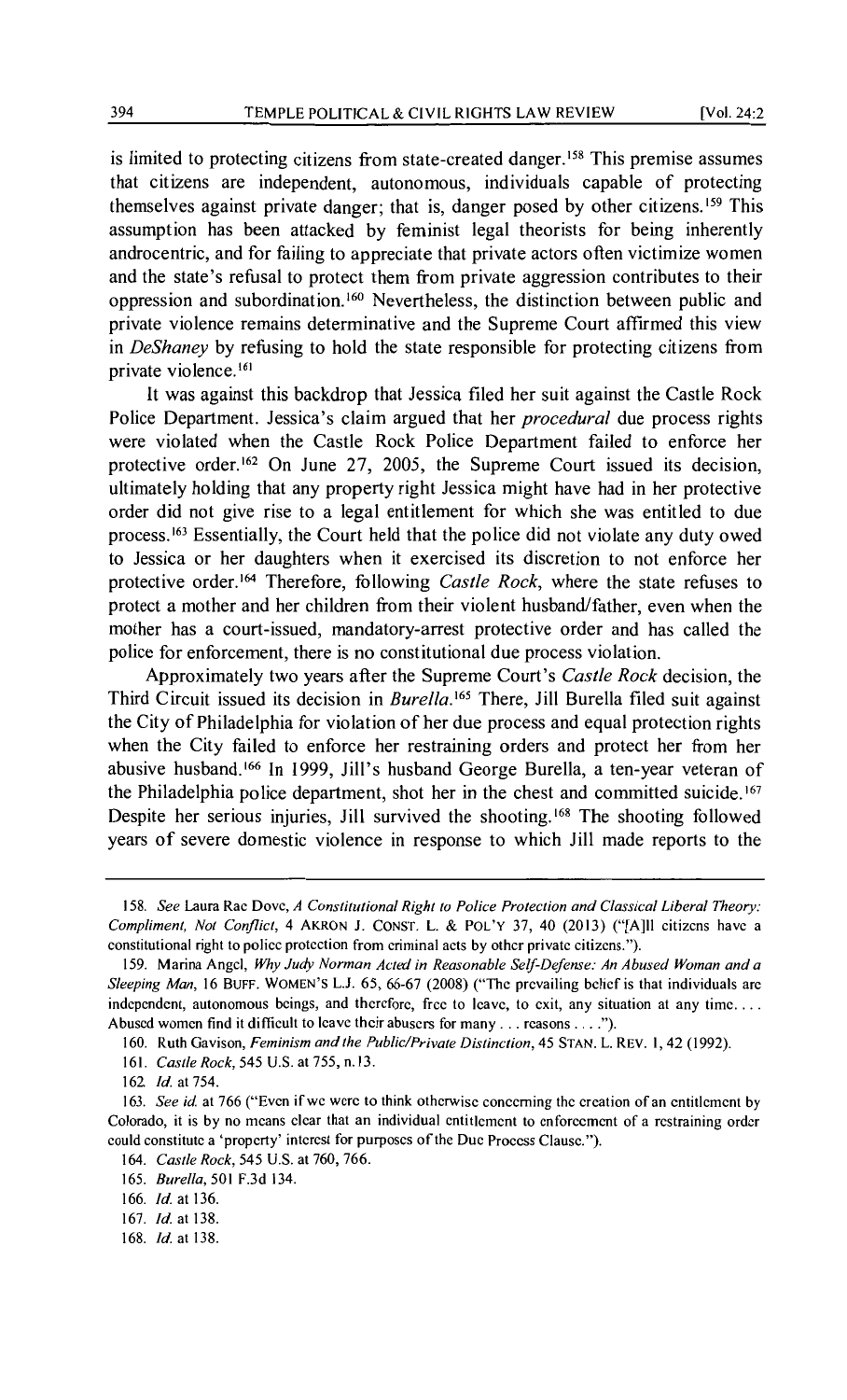Philadelphia Police Department and acquired orders of protection.<sup>169</sup>

During one incident, George "phoned his wife and threatened to shoot their son Nicholas if she did not immediately return to the house."<sup>170</sup> After she called 911, Jill rushed home.<sup>171</sup> Upon her arrival, George, who was armed with a gun, threatened to shoot her.<sup>172</sup> When police arrived George initially refused to surrender, but he did so once the officers agreed to charge him with a domestic incident disturbance instead of a more serious offense. 173 George's abuse continued despite Jill's repeated pleas for official intervention. <sup>174</sup>

In 2000, Jill filed suit against three named police officers, the City of Philadelphia, and the city psychiatrist who treated George Burella for violation of her due process and equal protection rights.<sup>175</sup> The District Court held that *DeShaney* foreclosed Jill's substantive due process claim.<sup>176</sup> However, it also held that Jill had a procedural due process right to police protection based on Pennsylvania's protection from abuse law and the protection from abuse orders that were issued by the Pennsylvania courts.<sup>177</sup> On appeal, the Third Circuit affirmed the District Court's denial of Jill's substantive due process claim.<sup>178</sup> With regard to Jill's procedural due process claim, however, it reversed, due in large part to the then-recently decided *Castle Rock* case.<sup>179</sup> Finally, the Third Circuit rejected Jill's state-created danger claim because, as a matter of law, the Court found that she failed to "show that the officers *affirmatively* exercised their authority in a way that rendered her more vulnerable to her husband's abuse."<sup>180</sup> Therefore, even where the perpetrator of private family violence is an officer of the state and his position with the state appears to gamer him additional favor with law enforcement officers, the state's failure to protect his wife and children from his violent acts does not violate their due process or equal protection rights.

The cases of Jessica Lenahan and Jill Burella illustrate an especially troubling aspect of domestic violence law. 181 States adopt mandatory arrest and no-drop

- 175. *Id.*at 138.
- 176. */d.* at 140.
- 177. *Burella,* 501 F.3d at 140.
- 178. */d.*
- 179. */d.* at 146.
- 180. */d.* at 147.

181. The Supreme Court's holding in *Castle Rock,* that a mother and her children have no procedural due process right to protection from the police where they have a mandatory-arrest protective order, has been widely criticized. *See, e.g.,* G. Kristian Miccio, If *Not Now, When? Individual and Collective Responsibility for Male Intimate Violence,* 15 WASH. LEE J. Clv. Rrs. & Soc. JUST. 405, 406 (2009) (critiquing the *"systemic* denial of collective responsibility" reflected in the Supreme Court's *Castle Rock* decision and the Third Circuit *Burella* decision); Zanita E. Fenton, *State Enabled Violence: The Story of* Town of Castle Rock v. Gonzales, *in* WOMEN AND THE LAW STORIES (Elizabeth M. Schneider & Stephanie M. Wildman ed., 2011) ("[P]rotcctive orders, administratively designed to ensure quick investigation and response, arc [now] meaningless."); Ethan Kate, *A "Supremer" Court?: How an* 

<sup>169.</sup> */d.* at 136-39.

<sup>170.</sup> *Id.* at 137.

<sup>171.</sup> *Burella,* 501 F.3dat 137.

<sup>172.</sup> */d.* 

<sup>173.</sup> */d.* 

<sup>174.</sup> */d.* at 136-39.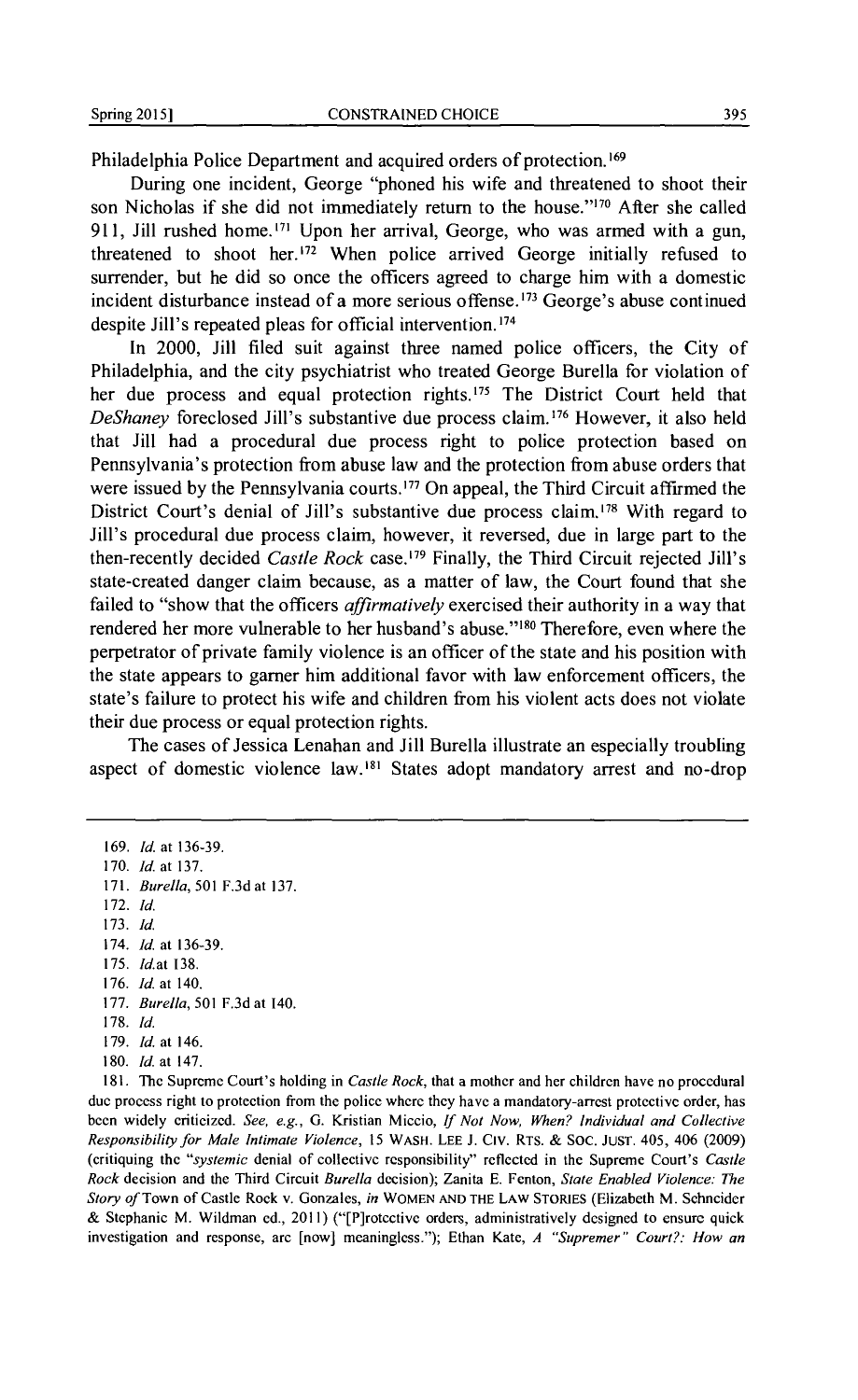prosecution policies to encourage and support women who report abuse and leave their abusers. 182 These policies communicate to victims that the state is invested in their safety and concerned about domestic violence. 183 However, failure to arrest an abuser, even in a mandatory-arrest jurisdiction where it is clear that a protective order was violated, is not a legally cognizable harm. 184 As the Court of Appeals explained in *Castle Rock,* such a result, "render[s] domestic abuse restraining orders utterly valueless."<sup>185</sup>

Moreover, these cases demonstrate that the state does not take responsibility for preventing or effectively responding to private family violence.<sup>186</sup> Rather, the abused mother, alone, is responsible for ensuring her safety and the safety of her children. Moreover, they can only do so through state-sanctioned courses of conduct. Under the circumstances, it should not be surprising that many mothers stay in abusive relationships rather than risk the consequences of leaving.

The realities of abusive relationships and custody determinations often lead mothers to stay in abusive relationships, despite express social and legal support for leaving. Mothers report that, among other reasons, they stay in abusive relationships because they fear losing custody of their children and they believe they are better able to protect their children from the abuser if the family remains intact. 187 As the above cases demonstrate, leaving an abusive relationship is no guarantee of safety. It therefore seems reasonable that some mothers will stay with their abusers so that they can better protect their children. Staying in an abusive

182. Jane Campbell Moriarty, *"While Dangers Gather": The Bush Preemption Doctrine. Battered Women. Imminence, and Anticipatory Self-Defense,* 30 N. Y.U. REV. L. & Soc. CHANGE I, 18-19 (2005) (noting that over the last few decades many states have adopted mandatory arrest and no-drop policies, demonstrating law enforcements' willingness to intervene and prosecute cases of domestic violence).

183. *See* Tamara L. Kuennen, *"No-Drop" Civil Protection Orders: Exploring the Bounds of Judicial Intervention in the Lives of Domestic Violence Victims,* 16 UCLA WOMEN'S L.J. 39, 69 (2007) ("Without making an independent finding based on the objective evidence, a court docs not meet the public policy dictates of the Act that victims of domestic violence must be assured the maximum protection from abuse the law can provide; that the official response to domestic violence, including that of the courts, *shall communicate the attitude that domestic violence behavior will not be excused or tolerated; and that it is the responsibility of the courts to protect victims of domestic violence by ordering those remedies and sanctions that are available to assure the safety of the victims and the public."* (emphasis added)).

186. *See* Nancy Chi Cantalupo, Jessica Lenahan (Gonzales) v. United States & *Collective Entity Responsibility for Gender-Based Violence,* 21 J. GENDER, Soc. POL'Y & L. (2012) (exploring the implications of the Inter-American Commission on Human Rights decision in *Lenahan* in the context of a broader project considering how theories of collective entity responsibility for gender-based violence could be integrated into the U.S. tort and criminal justice law).

187. Buel, *supra* note 71, at 20.

*Unfavorable Ruling in the Inter-American Commission on Human Rights Should Impact United States Domestic Violence Jurisprudence,* 28 WISC. INT'L L. J. 430,430 (2010) (arguing that U.S. courts should follow a model similar to that used in evaluating cruel and unusual punishment with regards to domestic violence prevention); Helen Gugel, *Remaking the Mold: Pursuing Failure-To-Protect Claims Under State Constitutions Via Analogous* Bivens *Actions,* 110 COLUM. L. REV. 1294, 1294 (2010) (arguing that state constitutions may better support government accountability in failure-to-protect suits); Dove, supra note 158, at 40-41 (criticizing the Supreme Court's holdings in *DeShaney* and *Castle Rock* as contradictory and resulting from a logical flaw in the Court's reasoning).

<sup>184.</sup> *Castle Rock,* 545 U.S. at 768-69.

<sup>185.</sup> *Gonzales,* 366 F.3d at 1109.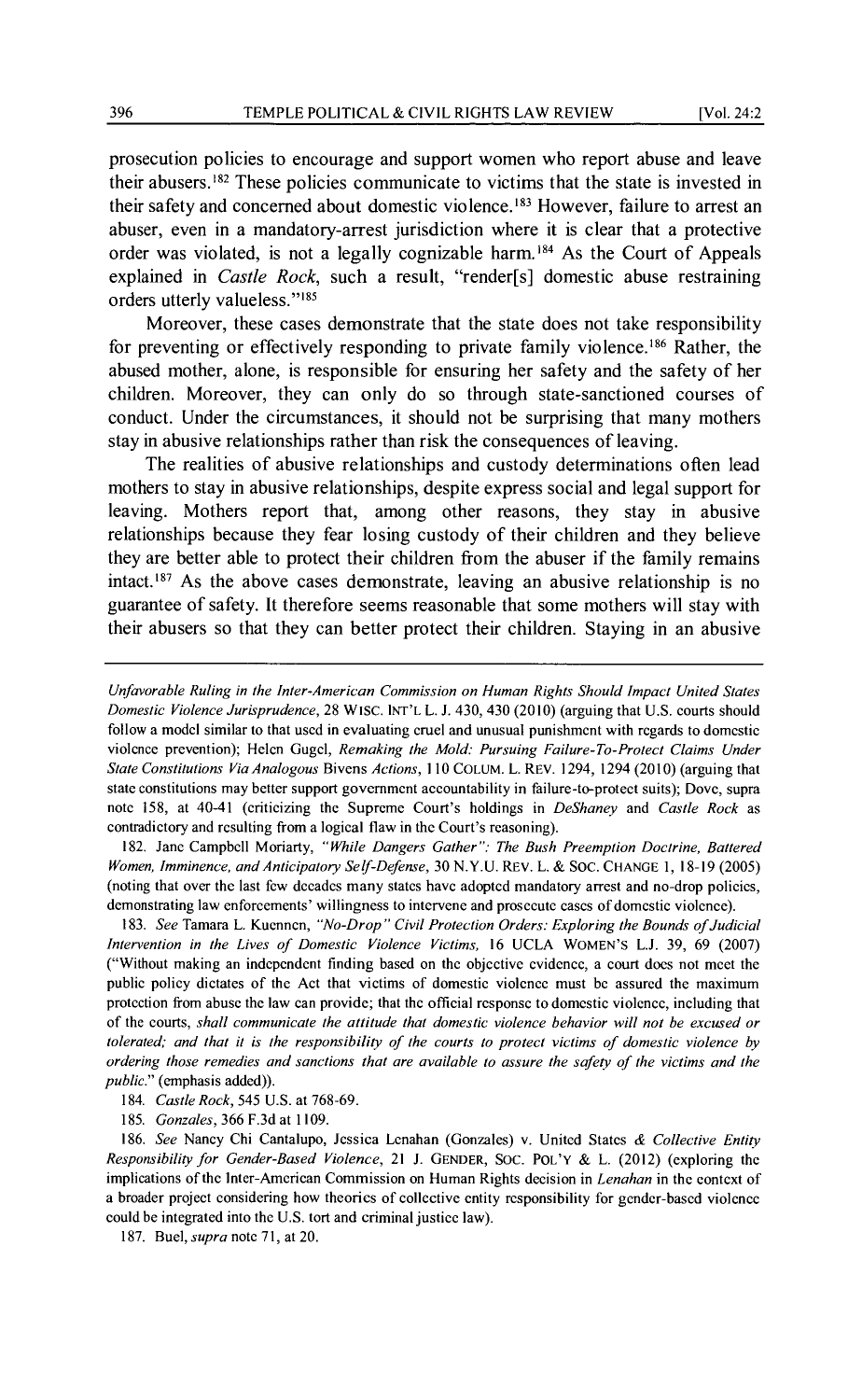relationship, however, may result in a mother's loss of custody<sup>188</sup> or her incarceration. 189 Mothers may also remain in abusive relationship out of fear that family courts will award custody of the children to the abusive partner. Despite language in family codes to the contrary, family courts often trivialize the significance of abuse in custody determinations.<sup>190</sup> Moreover, "friendly parenting statutes," which favor the parent who will facilitate a relationship between the children and the non-custodial parent, often weigh against awarding custody to victims. 191 Often the victim will appear to be uncooperative for attempting to deny the abuser access to the children. <sup>192</sup>

Mothers are further discouraged from leaving abusive relationships by state kidnapping statutes. lf a mother flees with her children in contravention of a custody order, she may face severe criminal penalties.<sup>193</sup> Violations of state kidnapping statutes are usually felonies that can mandate imprisonment of over one year. 194 ln addition, mothers who refuse to allow visitation to an abuser or who run away with their children may face civil penalties such as adverse custody decisions, including the possible loss of all custody. 195 Some states allow mothers to use a "necessity" defense. However, this defense is risky and only available in limited circumstances. 196 When women flee the country to escape an abusive home, they risk being charged under the Hague Convention. 197

189. *See Lindley,* No. 08-08-11249-CR, 2010 WL 1076138, at \*1-3 (affirming a forty-five year prison sentence of a mother following her son's murder by her abuser, finding that mother did not adequately protect her son from the injuries that resulted in his death by failing to immediately contact the authorities and seek medical attention, even though mother was not in the home at the time the child sustained injuries); *see* Alex Campbell, *These Mothers Were Sentenced to at Least 10 Years for Failing to Protect Their Children From a Violent Partner,* BUZZFEED NEWS (Oct. 2, 2014, 9:51 PM), http://www.buzzfccd.com/alcxcampbell/thcsc-mothers-were-sentenced-to-at-least-10-years-for-

failin#.hfe95zg6P (listing and describing the cases of 28 battered mothers in 11 states who have been imprisoned since 2004 for failing to protect their children from their partner's abuse).

190. Goodmark, *supra* note 44, at 11-12 (stating that mothers frequently find that domestic violence committed against them and their children was considered unimportant or irrelevant in permanent custody disputes); Greenberg, *supra* note 67, at 418-419 (discussing how courts minimize or ignore domestic violence in making custody determinations).

191. *See id.* at 28 (stating that courts can find that a battered mother's unwillingness to foster continuing contact is more relevant to the custody determination than the father's history of violence).

192. *See* Klein et al., *supra* note 71, at 132 (stating that battered women who intentionally flee from their abusers to protect themselves and their children from further harm are vulnerable to a finding of non-cooperativeness in custody proceedings); Goodmark, *supra* note 44, at 28 (stating that courts can find that a battered mother's unwillingness to foster continued contact between her children and her abuser is more relevant to the custody determination than the history of violence).

193. Klein ct al., *supra* note 71, at II 0-11.

<sup>188.</sup> *See T.B-W,* No. 27544, 2015 WL 1227823, at \*1-2 (deciding that a mother's parental rights were properly terminated after she acquiesced to incarcerated abusive father's request to have son send him drawings and talk to him on the phone).

<sup>194.</sup> */d.* at 125.

<sup>195.</sup> */d.* at 131-32.

<sup>196.</sup> */d.* at 122.

<sup>197.</sup> *See* Brief of the Domestic Violence Legal Empowerment & Appeals Project ct al. as Amici Curiae Supporting Respondent at 4-5, Abbot v. Abbot, 130 S. Ct. 1983 (2010) (No. 08-645), 2009 WL 4271310 (arguing that many mothers charged under the Convention were fleeing an abusive relationship); *see also* Hague Convention on the Civil Aspects of International Child Abduction, Oct.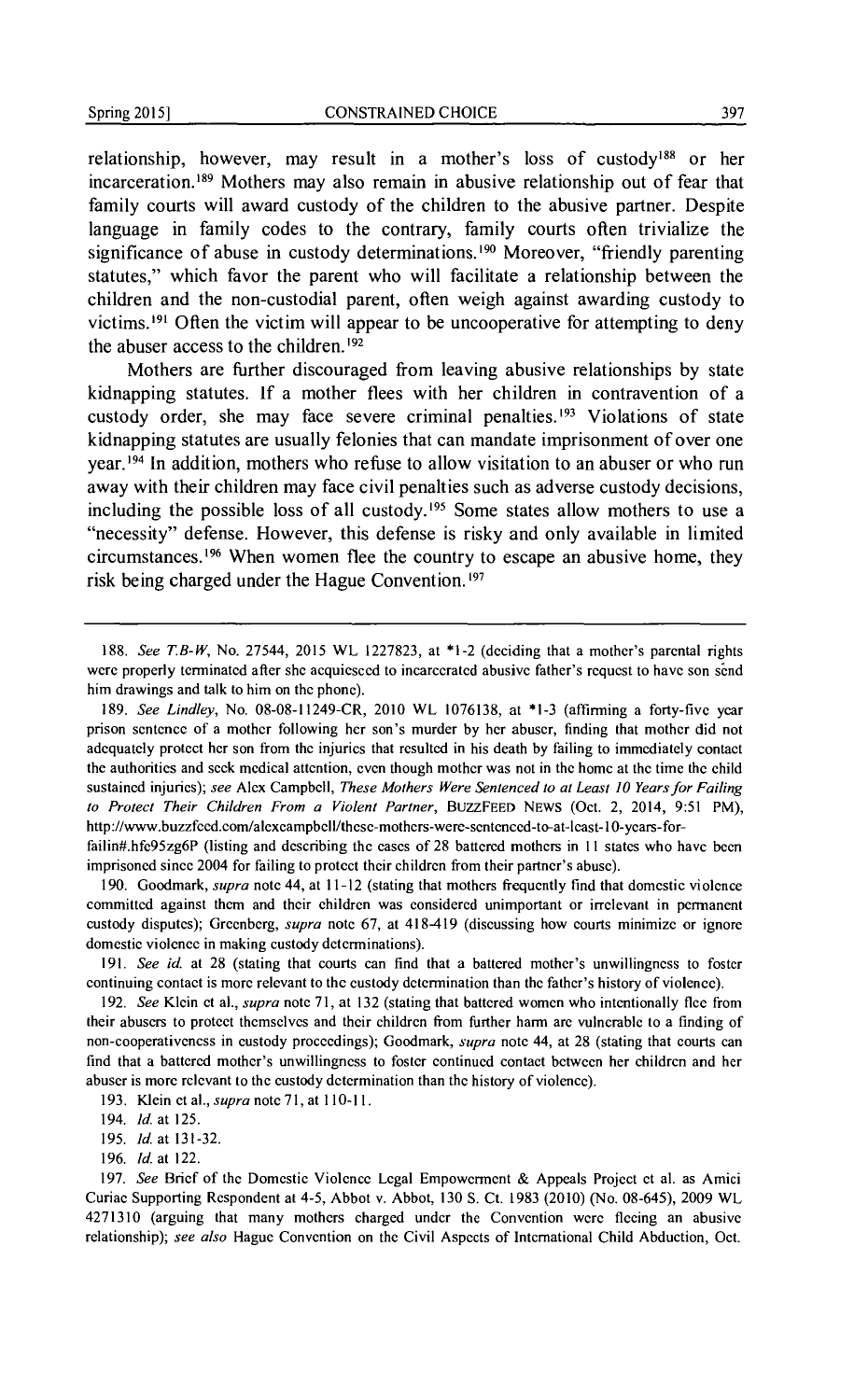Despite the risks, there are many cases of mothers who flee with their children. This phenomenon was explained in the amicus brief filed by domestic violence advocates in a Supreme Court case interpreting the convention:

> While courts and observers often assume abduction is unnecessary because safety can and should be achieved through the legal process, the realities of domestic violence suggest there are no legal panaceas for abuse. The painful reality is that often the only way to ensure the safety of oneself and one's children is to get completely away- and in most cases women seek to do so by returning home. 198

An Alaskan case, decided in 2014, illustrates the potential custodial consequences for a mother who flees an abusive relationship with her children stateside. In *Yelena R. v. George R.*,<sup>199</sup> the court removed children from their mother and placed them with their abusive father to punish the mother for fleeing with the children.<sup>200</sup> The case concerned a husband and wife with a significant history of domestic violence.<sup>201</sup> Despite divorcing, the two continued their relationship off-and-on until 2011.<sup>202</sup> Their first child was born during the marriage and the wife gave birth to their second child after the divorce, in 2006.203 The relationship remained plagued by violence and the husband was arrested for abusing the wife.<sup>204</sup> When the two were living in Alaska in  $2011$ , the wife obtained a protective order against her husband after he sexually assaulted her. 205 After the judge denied the wife's application for a long-term protective order and dissolved the temporary one, she fled with the children to Massachusetts without the husband's consent.<sup>206</sup> The court granted sole legal and physical custody to the father.<sup>207</sup>

<sup>25, 1980,</sup> T.I.A.S. No. 11670, 1343 U.N.T.S. 89, *available at*  http://www.hcch.net/index\_en.php?act=conventions.text&cid=24 (providing the text of the international convention on child abduction); Julia Alanen, *When Human Rights Conflict: Mediating International Parental Kidnapping Disputes Involving the Domestic Violence Defense,* 40 U. MIAMI INTER-AM. L. REV. 49, 72-79 (2008) (broadly discussing the ramifications of parental kidnapping and raising the domestic violence defense).

<sup>198.</sup> Brief of the Domestic Violence Legal Empowerment & Appeals Project et al., as Amici Curiae Supporting Respondent at 12, Abbot v. Abbot, 130 S. Ct. 1983 (2010).

<sup>199. 326</sup> P.3d 989 (Alaska 2014).

<sup>200.</sup> *Yelena R.,* 326 P.3d at 999; *see generally* Hanke v. Hanke, 615 A.2d 1205 (Md. Ct. Spec. App. 1992) (reversing and reprimanding trial court judge's order which granted overnight visitation with the parties' four-year-old daughter where father had sexually abused his stepchild in the past; after daughter reported being sexually molested by father, mother refused to allow father visitation; and the trial court judge was found to have ordered the overnight visitation to "punish" the mother for refusing to abide by the visitation order).

<sup>201.</sup> *Yelena R.,* 326 P.3d at 993.

<sup>202.</sup> */d.* 

<sup>203.</sup> */d.* 

<sup>204.</sup> *!d.* 

<sup>205.</sup> */d.* at 994.

<sup>206.</sup> */d.* at 995.

<sup>207.</sup> *Yelena R.,* 326 P.3d at 995.